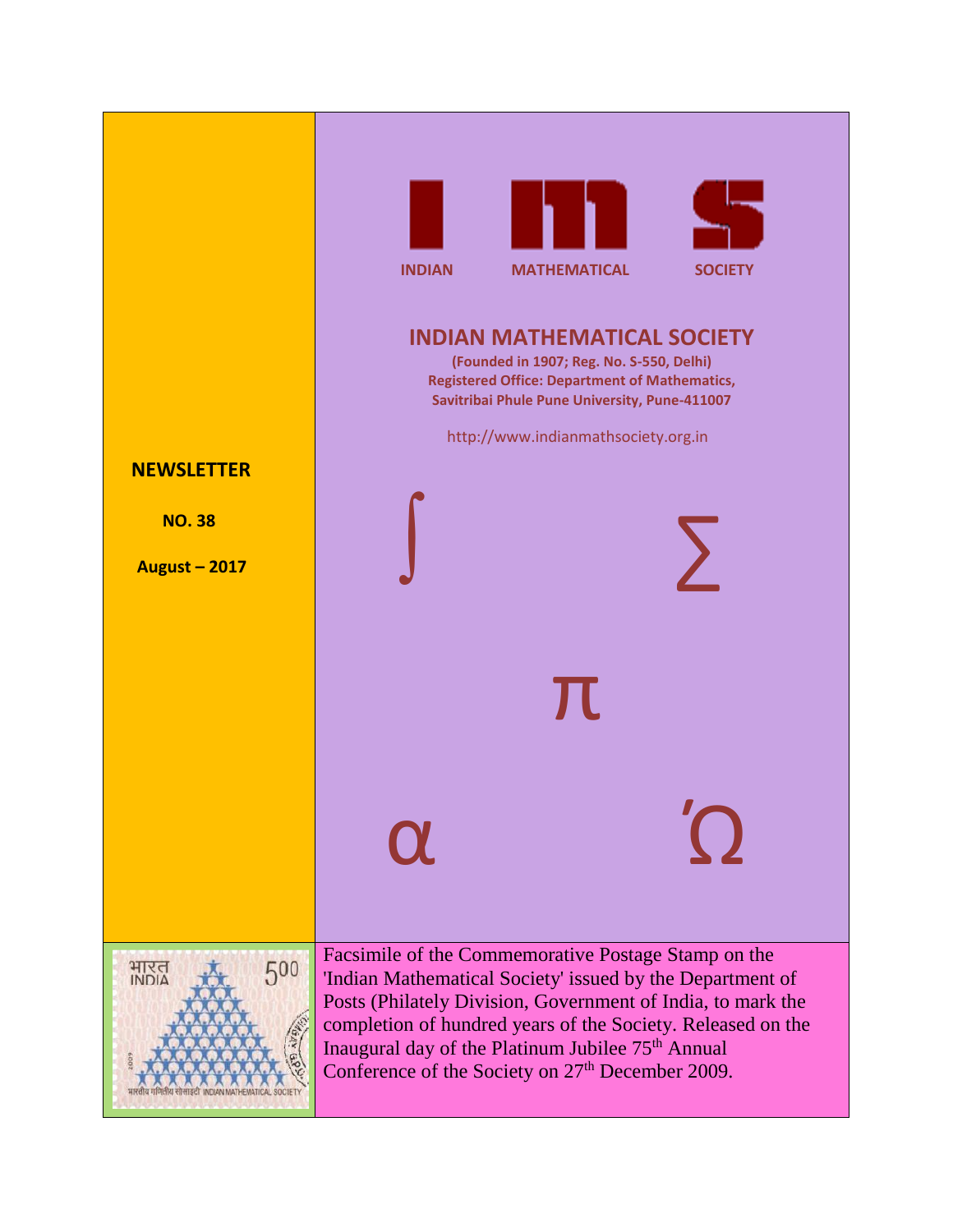# INDIAN MATHEMATICAL SOCIETY NEWS LETTER NO. 38

# August, 2017

# $83^{rd}$  ANNUAL CONFERENCE OF IMS (December 12 - 15, 2017)

The '83rd Annual Conference of IMS - an International meet' will be held under the auspices of Department of Mathematics, Sri Venkateswara University, Tirupati (Andhra Pradesh) during December 12 - 15, 2017 under the Presidentship of Prof. Manjul Gupta, Indian Institute of Technology, Kanpur.

Prof. S. Sreenadh, Head, Department of Mathematics, Sri Venkateswara University, Tirupati is the Local Organizing Secretary of the Conference. Correspondence pertaining to arrangements for accommodation etc. at Sri Venkateswara University during the Conference should be addressed to Prof. S. Sreenadh. His e-mail addresses are profsreenadh@gmail.com and ims.svu83@gmail.com.

#### Details for sending Papers for presentation at the Conference :

- 1. Papers should be typed double spaced and should be accompanied by an Abstract prepared as per the instructions and format given on page nos. 5 and 6. Abstract should be brief and should not exceed 250 words. The use of formula and symbols should be minimized. Abstracts received without full length papers will not be considered.
- 2. The abstracts and the papers should be sent electronically (in pdf format) to the Academic Secretary, Prof. Peeyush Chandra (Email: acadsecrims@gmail.com), so as to reach him not later than October 15, 2017.
- 3. Copies of the paper and the abstract should be retained by the author and brought for use at the time of the Conference.
- 4. Every paper submitted for presentation should be classified, as far as possible, according to the following classification scheme / codes and the same should be prominently displayed on the left hand top corner of the abstract.
- (A) Combinatorics, Graph Theory and Discrete Mathematics.
- (B) Algebra, Number Theory and Lattice Theory.
- (C) Real and Complex Analysis (including Special Functions,Summability and Transforms).
- (D) Functional Analysis.
- (E) Differential / Integral / and Functional Equations.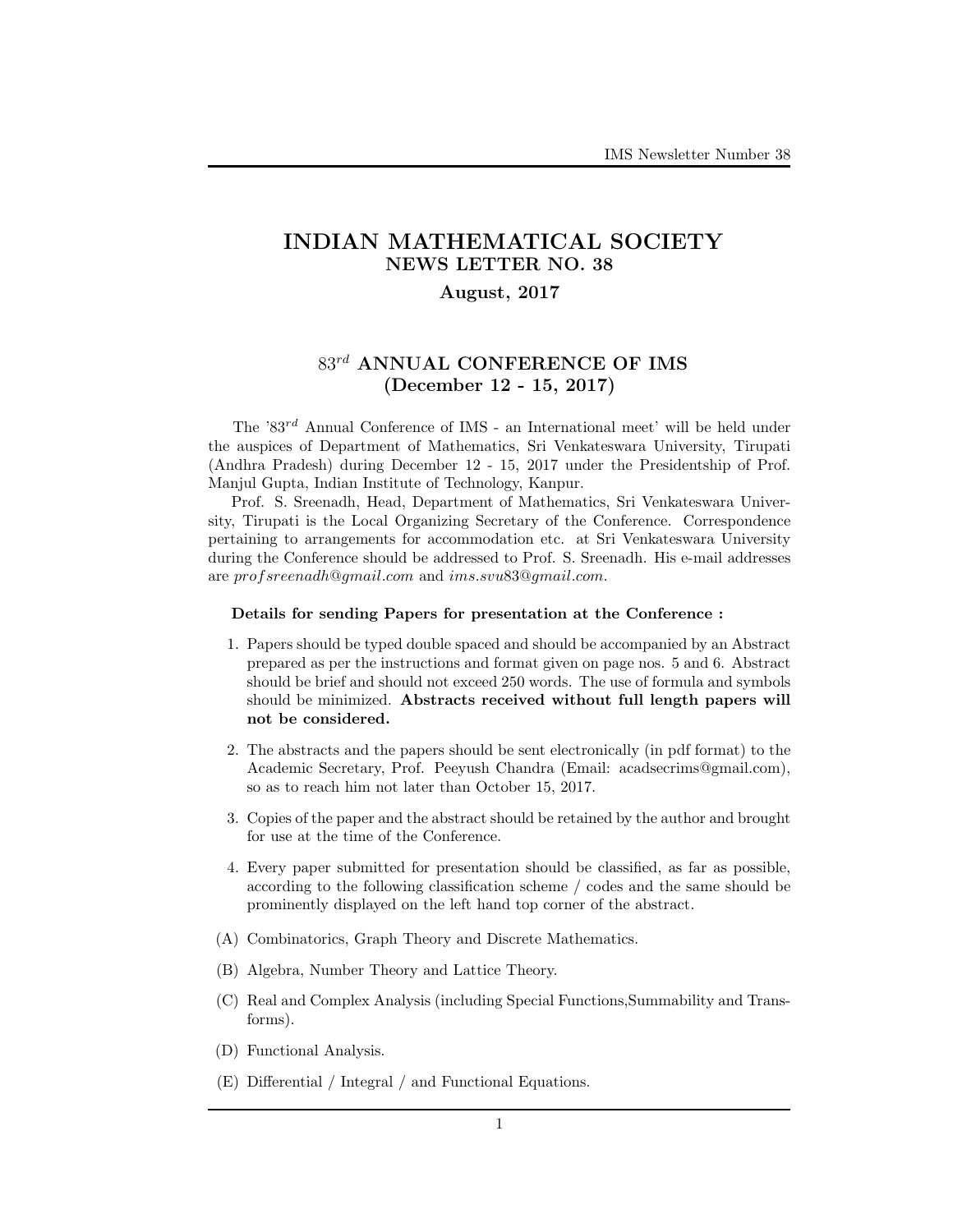- (F) Geometry.
- (G) Topology.
- (H) Measure Theory, Probability Theory and Stochastic Processes, and Information Theory.
- (I) Numerical Analysis, Approximation Theory and Computer Science.
- (J) Operations Research.
- (K) Solid Mechanics, Fluid Mechanics, Geophysics and Relativity.
- (L) Electromagnetic Theory, Magneto-Hydrodynamics, Astronomy and Astrophysics.
- (M) Bio-Mathematics.
- (N) History and Teaching of Mathematics.

Every author intending to present a paper should either be a member of the Society or should register himself / herself as a Sessional Member. In the case of joint authors, both the authors must be either members or should become Sessional Members. Nonmembers wishing to become Annual members can do so by paying Rs. 250/-. Those wishing to become Sessional Members can also do so by paying Rs. 250/-. The amount can be paid by check/DD (payable at par) drawn in favor of "Indian Mathematical Society". The check/DD should be sent to Prof. S. K. Nimbhorkar, Department of Mathematics, Dr. B. A. M. University, Aurangabad-431004 (Maharashtra), so as to reach him by November 15, 2017. After this date, applications for becoming a Sessional member will be accepted only at the venue of the Conference at Sri Venkateswara University, Tirupati (A. P.) during December 12-15, 2017 .

Acceptance of a paper for presentation does not automatically imply its acceptance for publication in the Journal of the Indian Mathematical Society or in The Mathematics Student. In case an author wants a paper to be considered for publication in either of these periodicals, he/she should submit the same separately to the Editor concerned.

#### Award of Various Prizes

The Indian Mathematical Society awards following prizes.

#### A. P. L. Bhatnagar Memorial Prize.

This Prize is awarded annually to the top scorer of the Indian Team at the International Mathematical Olympiad. It consists of a cash prize of Rs. 1000/ and a Certificate. The Prize is presented during the Inaugural Session of the Annual Conference of the Indian Mathematical Society.

#### B. A. Narasinga Rao Memorial Prize.

This Prize is awarded to the author of the best research paper published in the Journal of the Indian Mathematical Society or The Mathematics Student. The Prize carries a token amount of Rs. 2000/- along with a Certificate.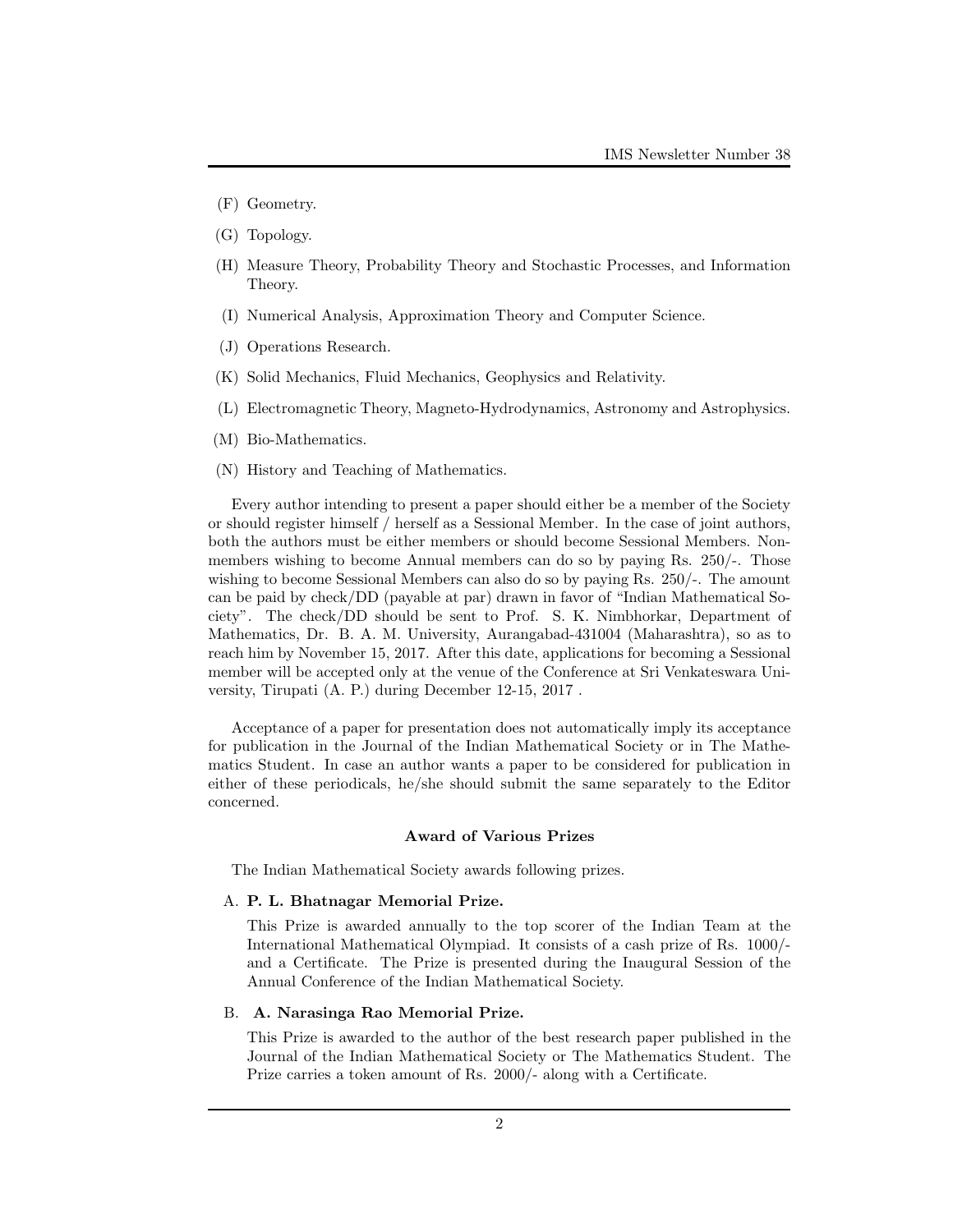The Prize is recommended by a committee consisting of The Academic Secretary, Indian Mathematical Society, Editor, Journal of the Indian Mathematical Society and the Editor, The Mathematics Student. The Prize is awarded during the Inaugural Session of the Annual Conference of the Indian Mathematical Society.

The following conditions apply:

- 1. The research paper must be under single authorship, the research work must have been carried out in India and the post-doctoral research work is preferred.
- 2. The upper age limit of the awardee should not be more than 45 years as on the date of receipt of the paper by the Editor.

# C. A. K. Agarwal Award for Best Publication

The Indian Mathematical Society (IMS) has instituted A. K. Agarwal Award for best research paper published (in any Journal) in the areas of Number Theory, Combinatorics, Discrete Mathematics, Analysis and Algebra. The corpus fund of Rs. 1.5 lakh for this award has been made available to the Indian Mathematical Society (IMS) by Prof. A. K. Agarwal, Center for Advanced study in Mathematics, Punjab University, Chandigarh (India). The award consists of a citation and a cash prize of Rs. 10,000 /- (Rs. Ten Thousand) and will be given in the inaugural function of the Annual conference of the Indian Mathematical Society. The prize amount may change depending on the bank interest rate. The award is given every year.

A. K. Agarwal Award for the year 2014 was awarded to Ms. Neena Gupta, Stat - Math Division, Indian Statistical Institute, Kolkata for her paper entitled "On the cancellation problem for the affine space  $A<sup>3</sup>$  in characteristic p<sup>"</sup>, Invent math (2014) 195: 279-288.

For the year 2015 the award was awarded to Abhishek Banerjee, Department of Mathematics, Indian Institute of Science, Bengaluru for his paper "Action de Hopf sur les operateurs de Hecke modulaires tordus" published in the Journal of Noncommutative Geometry, Vol. 9, No. 4 (2015), 1155 - 1173.

### D. A. M. Mathai Award for Best Publication in Applicable Mathematics

This award is given for best research paper published in the area of mathematics which has some applications in other fields such as Physical Sciences, Engineering Sciences, Biological and Medical Sciences, Social Sciences, Probability and Statistics. The corpus fund for this award (Rs. 5 lakh) is made available to the Indian Mathematical Society (IMS) by Prof. A. M. Mathai, Director, Center for Mathematical and Statistical Sciences, Peechi, Kerala and Emeritus Professor, MacGill University, Canada. The award consists of a certificate, to and fro travel (A. C. II tier Train fare) to the venue of the annual meeting and a cash prize of Rs 30,000/- (Rs. Thirty Thousand). The amount of the prize may change depending on the rate of interest given by bank.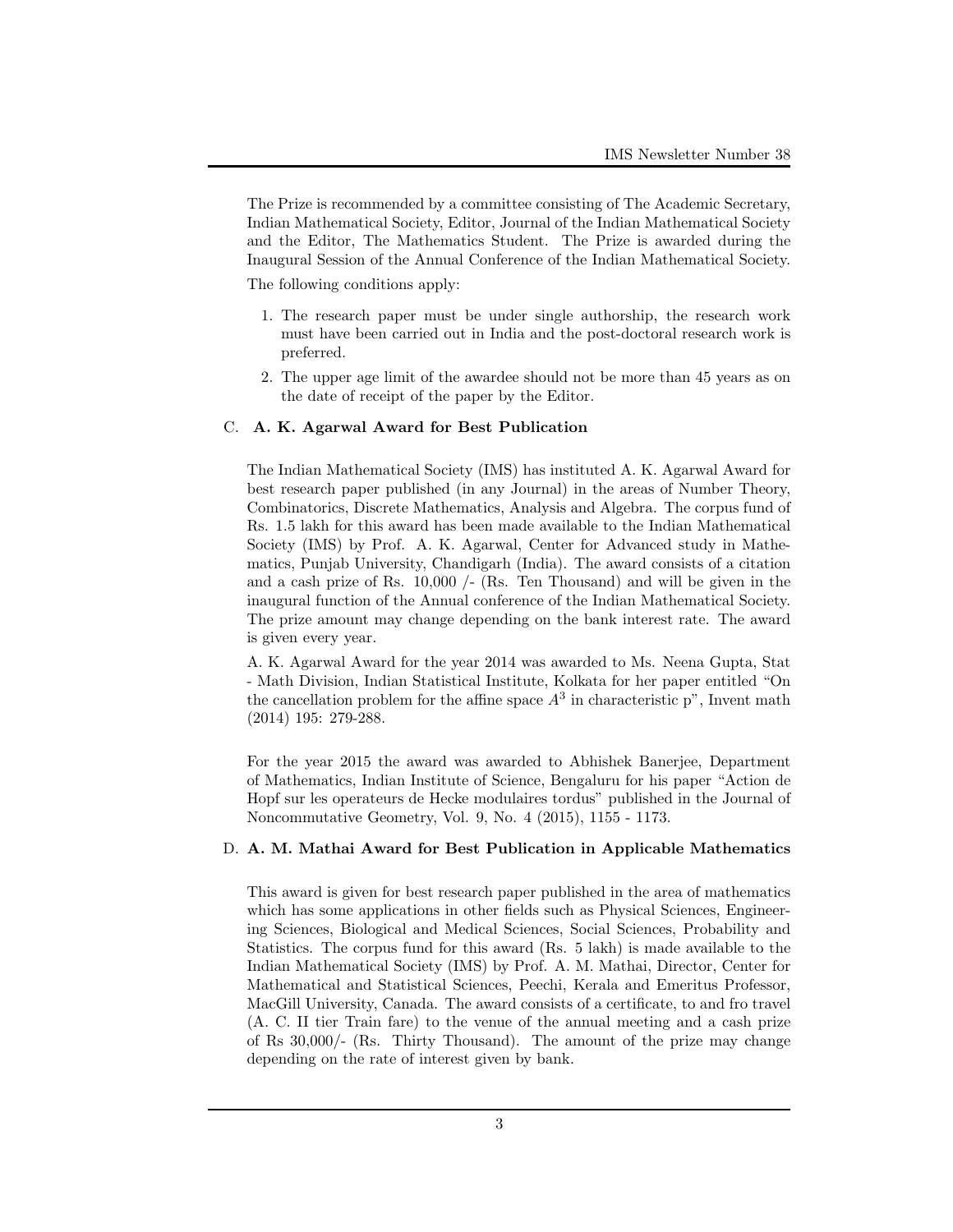# E. Satish Bhatnagar Award for best paper in the area of History of Mathematics

The award is given for best publication in the area of History of Mathematics focusing on a person, problem, region, or system of education or government. The paper should be in single authorship. In exceptional cases, the paper by two authors is considered. In this event, the prize amount is equally divided. The minimum age limit for this award is 35 years as on 31st December of the year of award and there is no limits of citizenship.

The award consists of a citation and a cash prize of Rs.  $5,000-15,000/({\text{Rs}}.$  Five to Fifteen thousand only). (Flexibility is important to the extent that ideally, no year be a blank year). The awardee is paid traveling allowance to the extent of II AC rail fare from the place of residence in India to the venue of the Annual Conference and back. The prize amount will change depending on the rate of interest given by the bank on the corpus fund. Prof. Satish Bhatnagar, Department of Mathematical Sciences, University of Nevada, Las Vegas, NV 89154-4020, USA donated corpus fund of Rs. 2 lakh for this award.

#### F. Various Prizes for Research Paper Presentation.

In order to encourage and inspire the young and budding research workers, the Society holds, during its Annual Conferences, a Special Session of Paper Presentation Competition for various Prizes to be awarded to the best research papers presented. This Special Session is held as a part of the Academic Programme with no other parallel session.

The following are the areas and the groupings for these prizes:

- 1. IMS Prize-group-1: Discrete Mathematics (Combinatorics, Graph Theory, Posets), Lattice Theory, Set Theory, Logic, Number Theory and related areas.
- 2. IMS Prize-group-2: Algebraic Geometry, Geometry, Topology, Algebraic Topology, and related areas.
- 3. IMS Prize-group-3: Measure Theory, Probability Theory, Stochastic Processes, and related areas.
- 4. IMS Prize-group-4: Differential / Integral / Functional equations and inequalities, Special Functions , Numerical Analysis and related areas.
- 5. IMS Prize-group-5: Solid Mechanics, Fluid Mechanics, Electromagnetic Theory, Magneto- Hydrodynamics, Astronomy, Astrophysics, Relativity and related areas.
- 6. IMS Prize-group-6: Operations Research, Optimization, Computational Mathematics, Information Technology, Bio mathematics, History of Mathematics and related areas.

AMU Prize: Algebra, Differential Geometry and Functional Analysis.

V. M. Shah Prize: Real Analysis, Complex Analysis, Fourier Analysis, Harmonic Analysis, Approximation Theory and related areas.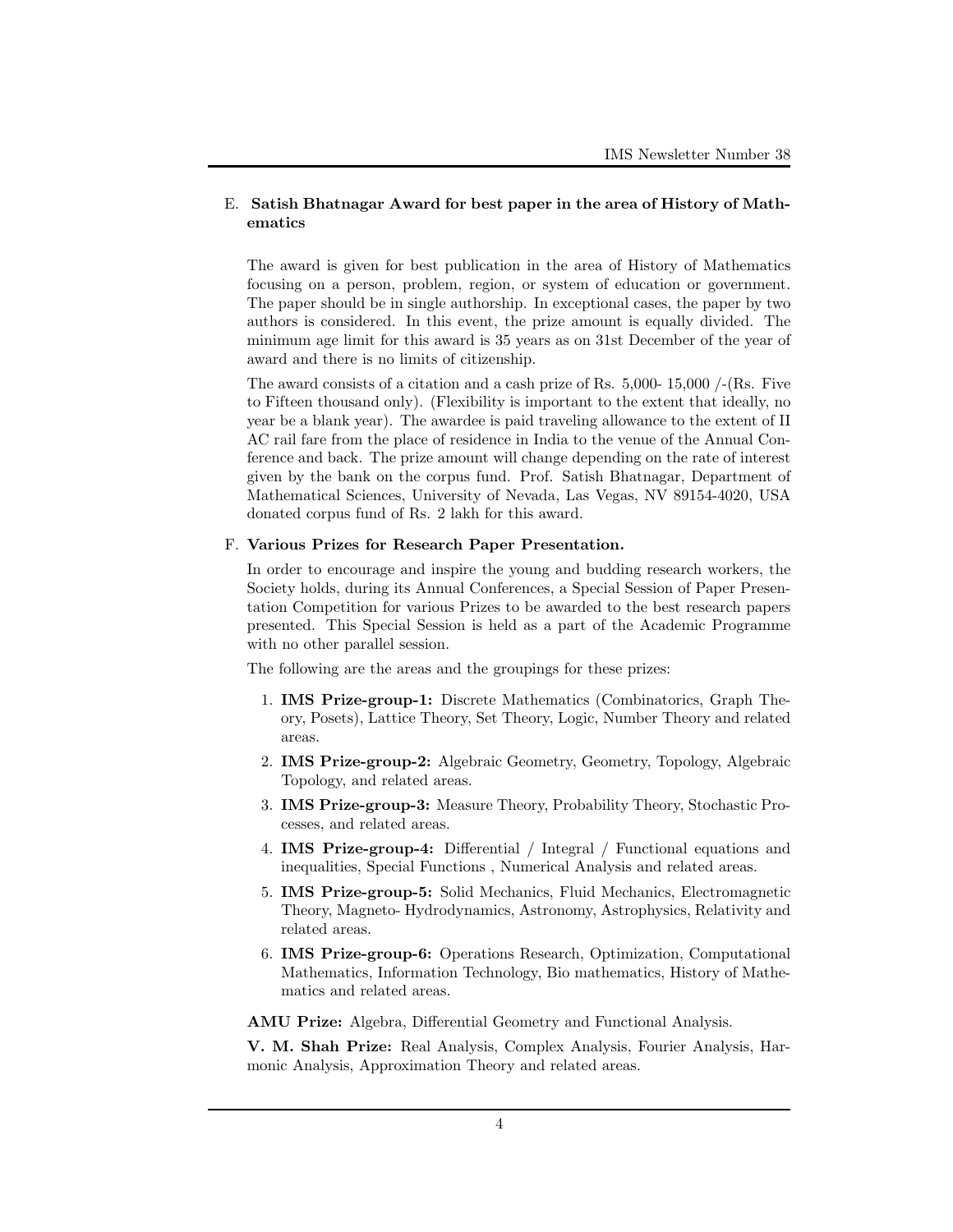Three / Four judges are appointed by the Council for the "Paper Presentation Competition" for deciding the award of various Prizes. Each of these eight prizes listed above carries a Certificate and a cash amount of Rs. 1000/-.

The following conditions apply:

- 1. Only the Members of the Society are eligible for participation in the Competition.
- 2. The upper age limit of a candidate for participation in the Competition is 40 years as on December 31 of the respective year.
- 3. a. The paper to be presented for the competition has to be under single authorship.
	- b. Independent work at the post-doctoral level is preferred.
	- c. The work must have been carried out in India.
	- d. Stress will be on both, quality of research as well as performance during the presentation.
- 4. Soft copy of the full paper with the abstract (not exceeding 250 words) in its electronic version (.pdf format) should reach Prof. Peeyush Chandra on the e-mail address given earlier not later than October 15, 2017. Candidates should also submit their latest CV and the proof of their age (scanned copy of high school certificate will do) along with the paper.

Note: One who is already awarded a prize in a certain area in the past is not expected to participate in the competition for the prize in the same area.

#### An appeal:

All the Heads of the Departments / Institutions and the Research Supervisors are requested to encourage their research students for participation in this Competition.

# INSTRUCTIONS FOR PREPARING THE ABSTRACT

The following instructions should be followed carefully to ensure smooth editing and printing of the abstract:

- 1. Soft copy of the Abstract is required in pdf and latex format.
- 2. The use of formulae and symbols should be minimized.
- 3. List of references should not form part of the abstract.
- 4. Classification of the abstract is a must.
- 5. E-mail address is a must.

The electronic versions of the paper and the abstract in .pdf format should be sent to Prof. Peeyush Chandra on the e-mail address given earlier so as to reach him not later than October 15, 2017 (after which date no paper will be accepted).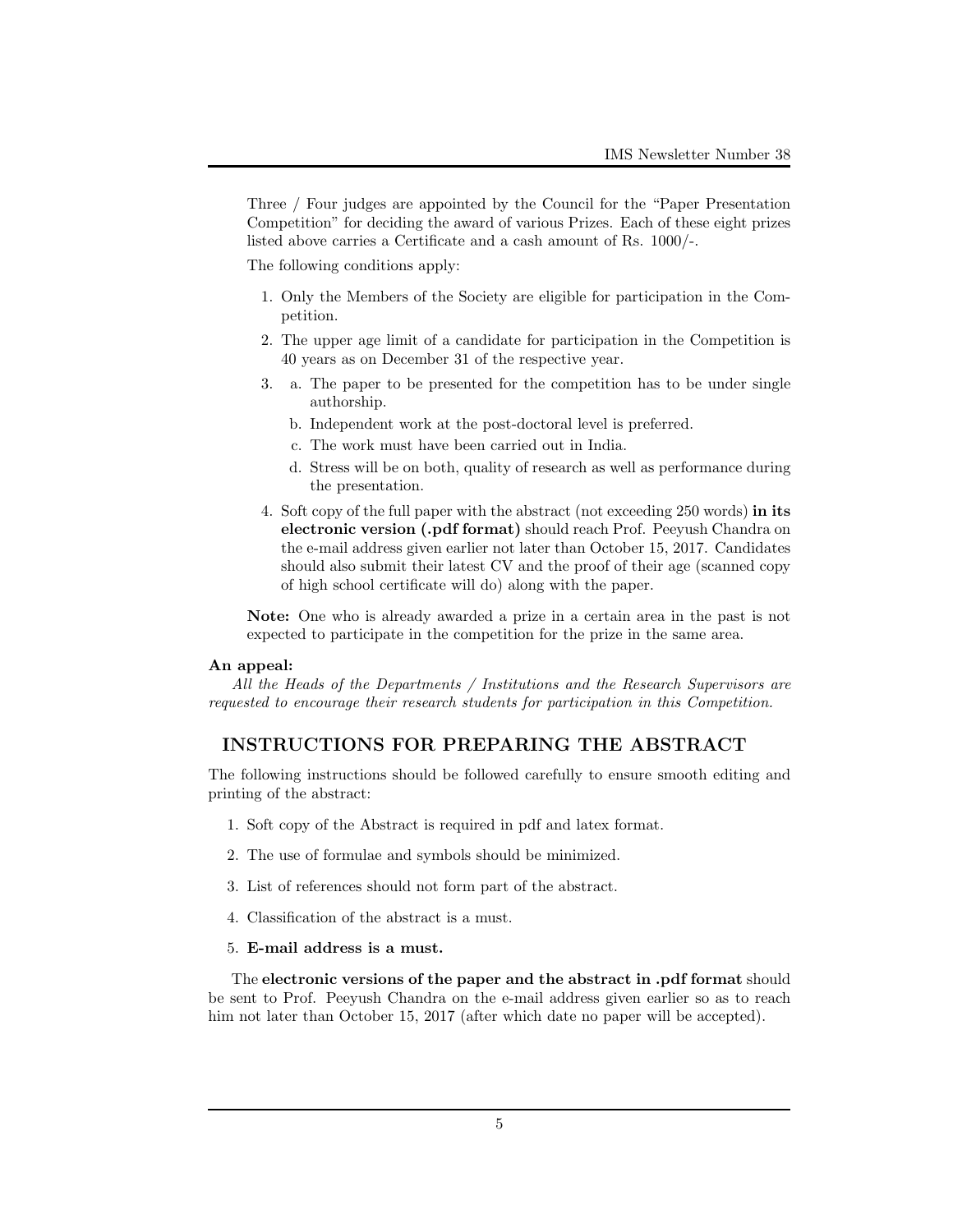# FORMAT FOR THE ABSTRACT

Title of the paper : Name of the Author(s) :  $Institution(s)$ Name of the Presenter E-mail address for Correspondence : Section : :

### Abstract

Text of the abstract (maximum 250 words)

Note : The Section (A, B, C, etc.) should be carefully chosen and mentioned against section in the above list. Refer the classification codes given earlier.

# Periodicals published by the Society

The Society publishes two periodicals - The Journal of the Indian Mathematical Society (JIMS; the Journal; ISSN 0019-5839) and The Mathematics Student (Math Student; the Mathematics Student; ISSN 0025-5742), both of which are quarterly.

- ∗ Only the research papers of high quality are published in the Journal
- ∗ Ordinarily the following is published in The Mathematics Student :
	- the texts of Presidential Addresses, the Plenary talks and the Award Lectures delivered at the Annual Conferences,
	- the texts of the invited talks delivered at the Annual Conferences,
	- research papers, and
	- the Proceedings of the Society's Annual Conferences, Expository & Popular articles, Book Reviews, Reports of IMS Sponsored lectures, etc.

# Copyright: Copyright of the articles published in the Journal or the Student lies with the Indian Mathematical Society.

For Manuscript Submission, Manuscript Style, instructions to authors etc. refer to the website of the IMS.

There are no page charges for publications in the Journal as well as in the Mathematics Student. However, **if author(s)** (whose paper is accepted for publication in any of the IMS periodicals) is (are) unable to send the LaTeX file of the accepted paper, then a charge Rs. 100 (\$ 10) per page will be levied for LaTex typesetting charges.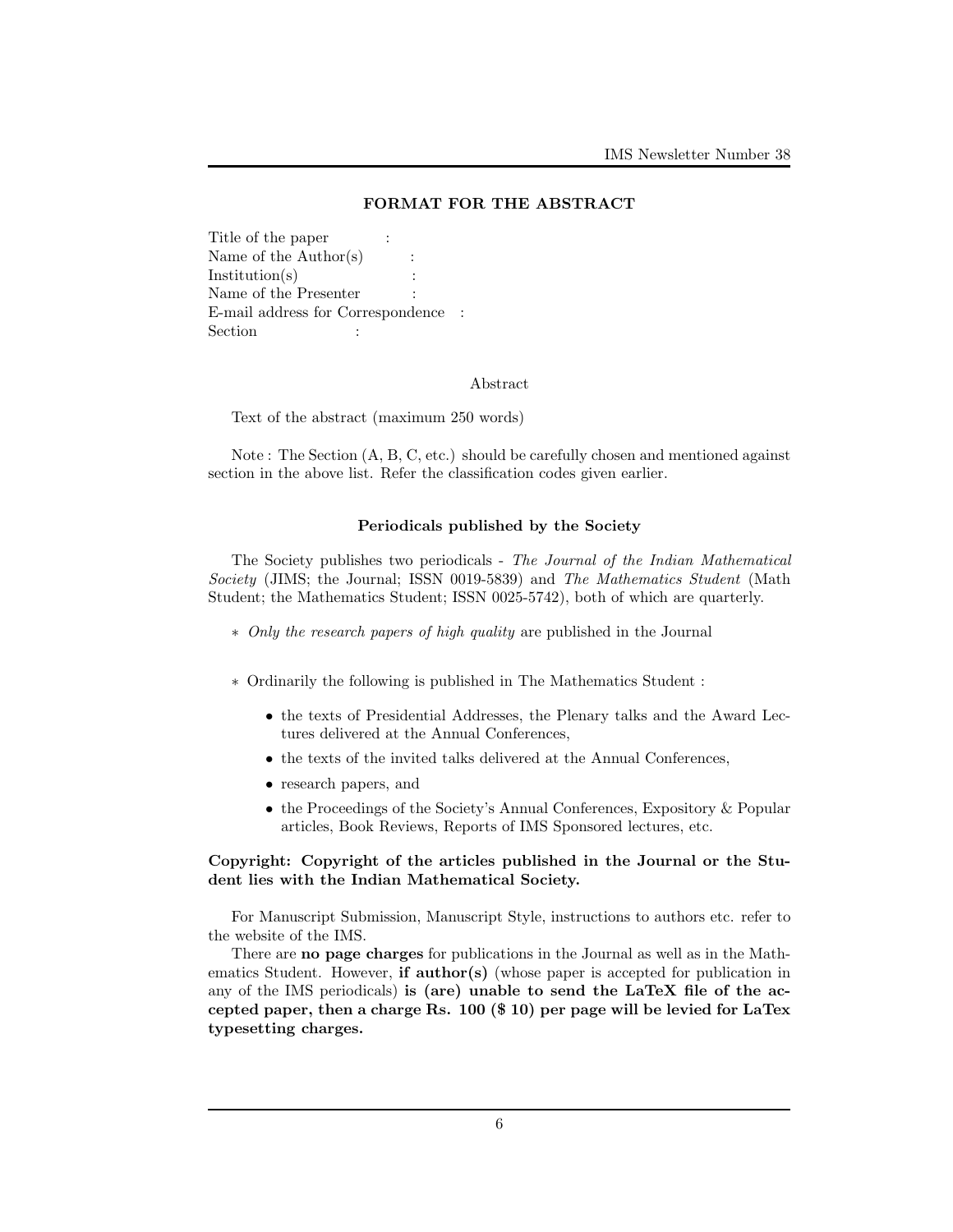### Subscriptions

∗ Annual subscription for the Journal / the Mathematics Student : For each periodical

- Rs.1500/- for Libraries of Educational Institutions in India provided the subscription is direct or through an agent who gives complete name and address of the subscriber. The supply will be made directly to the subscribing library.
- Rs. 1800 for Libraries of Educational Institutions in India when the subscription is made through an agent who gives complete name and address of the subscriber. The supply will be made directly to the subscribing library. The agents will get 15% discount.
- Rs. 8000/- for others for personal use or to the agents who do not supply the names and addresses of the end users. In this case, the agents will get 20% discount.
- \$150/- for personal use or for Libraries outside India. The agents are entitled to get 20 % discount on their orders.

Each issue of The Mathematics Student is being sent to the Life Members in electronic form to their E-mail address registered by the members with the Society for their personal use (not for circulation). No hard copy of this periodical will be sent to the Members. Those Members who have not registered their e-mail address are requested to register it on  $\langle\text{imsgoesgreen@gmail.com}\rangle$ . It may please be noted that the contents of The Mathematics Student will continue to be available on the Society's website www.indianmathsociety.org and a physical copy of The Mathematics Student will continue to be available at the IMS Library (Ramanujan Institute of Advanced Study in Mathematics, Madras University, Chennai) as well as at the Registered Office of the Society (Department of Mathematics, Savitribai Phule Pune University, Pune - 411 007) for reference during office hours.

# Membership of the Society

# Life Membership Fees for Indians :

Rs.2000/- for individuals .

### Ordinary Annual Membership Fees:

Rs.  $250/-$ .

# Life Membership Fees for Foreigners :

(i) Foreigners from any country: US \$ 300

- (ii) Foreign Senior Citizens (60 years and above) : US \$ 100
- (iii) Persons from SAARC countries : INRs. 2500/-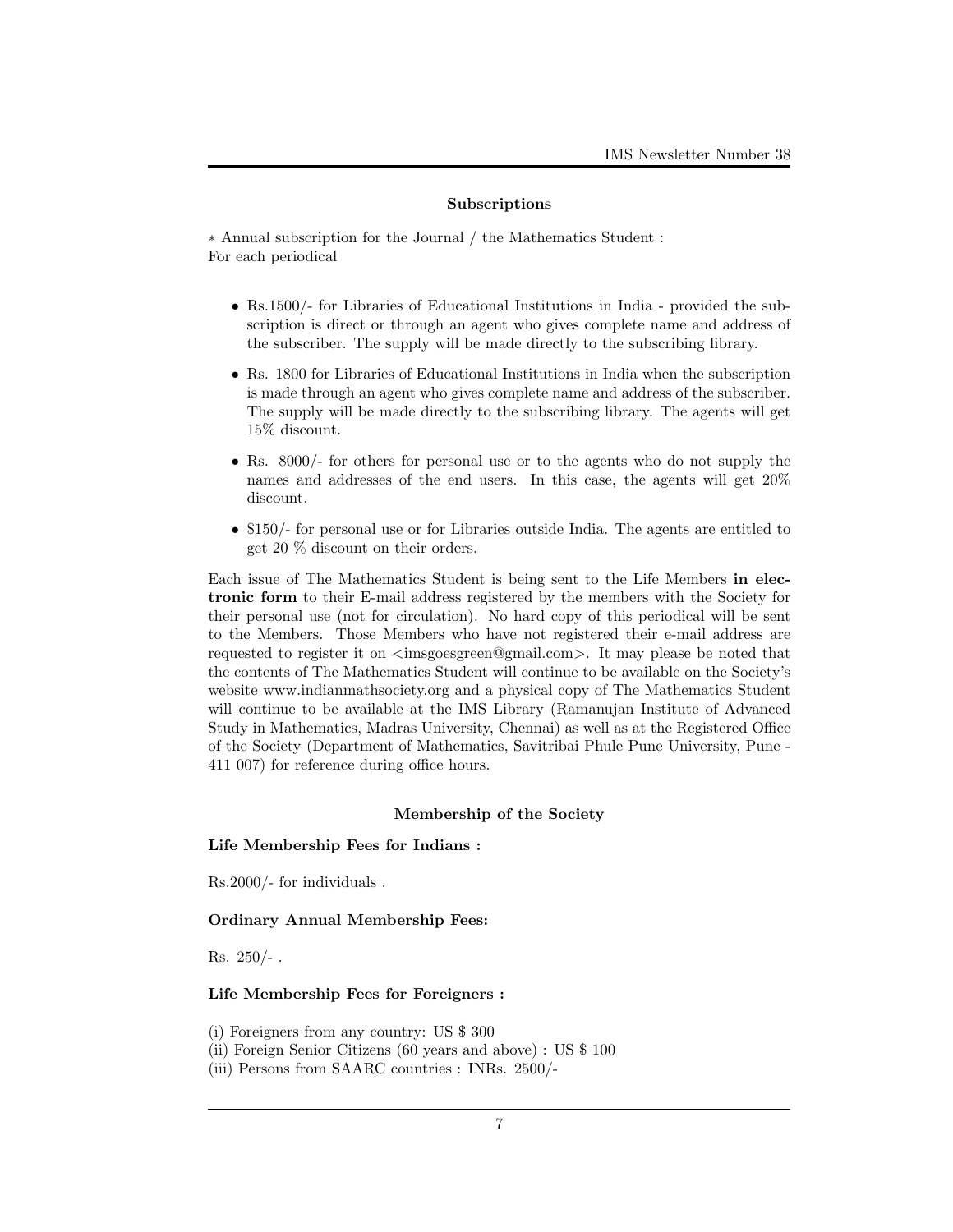### Sessional Membership Fees :

Rs. 250/- (US \$ 10 for those residing outside India).

Sessional Members are those who join the Society only for a particular Session. They may contribute paper(s) for presentation and / or participate in any of the academic programmes held during the Session.

• Membership form is available on the IMS website.

#### Business Correspondence and Payments:

All business correspondence be addressed to Prof. S. K. Nimbhorkar, Treasurer, IMS; Department of Mathematics, Dr. B. A. M. University, Aurangabad - 431 004 (Maharashtra), India. All payments are to be made to Treasurer, IMS by DD drawn in favor of "The Indian Mathematical Society" payable at Aurangabad (Maharashtra), India at the address mentioned above.

#### Member in good standing:

A member is considered to be of good standing in a particular year if he/she has paid his/her Membership fees by **July 31** of that year.

# IMS Library

The Indian Mathematical Society Library is housed in the Campus of the Ramanujan Institute for Advanced Study in Mathematics, University of Madras, Chennai - 600 005 ever since it was shifted from Pune.

The Library receives many journals on Exchange basis and has a rich collection of back numbers of reputed mathematical journals received from all over the world. The complete catalogue of the back volumes of all the periodicals published by the Society as well as those received in exchange by the Society and available in the IMS Library, Chennai, is now displayed on the IMS website. There is a spate of request for photocopies of articles published in these journals and the Library attends to these demands promptly. If a particular journal is not available in the IMS Library, the scholars / students are requested to contact other Libraries where it is likely to be available providing them with the addresses of those Libraries.

The address of the IMS Library is:

The Indian Mathematical Society Library, The Ramanujan Institute for Advanced Study in Mathematics, University of Madras, Chepauk, Chennai - 600 005. Phone :  $(O)$  +91-44-25360357 E-mail: youvarajgp@yahoo.com

For further information one may contact Prof. G.P. Youvaraj, Director, Ramanujan Institute for Advanced Study in Mathematics, University of Madras, Chennai, who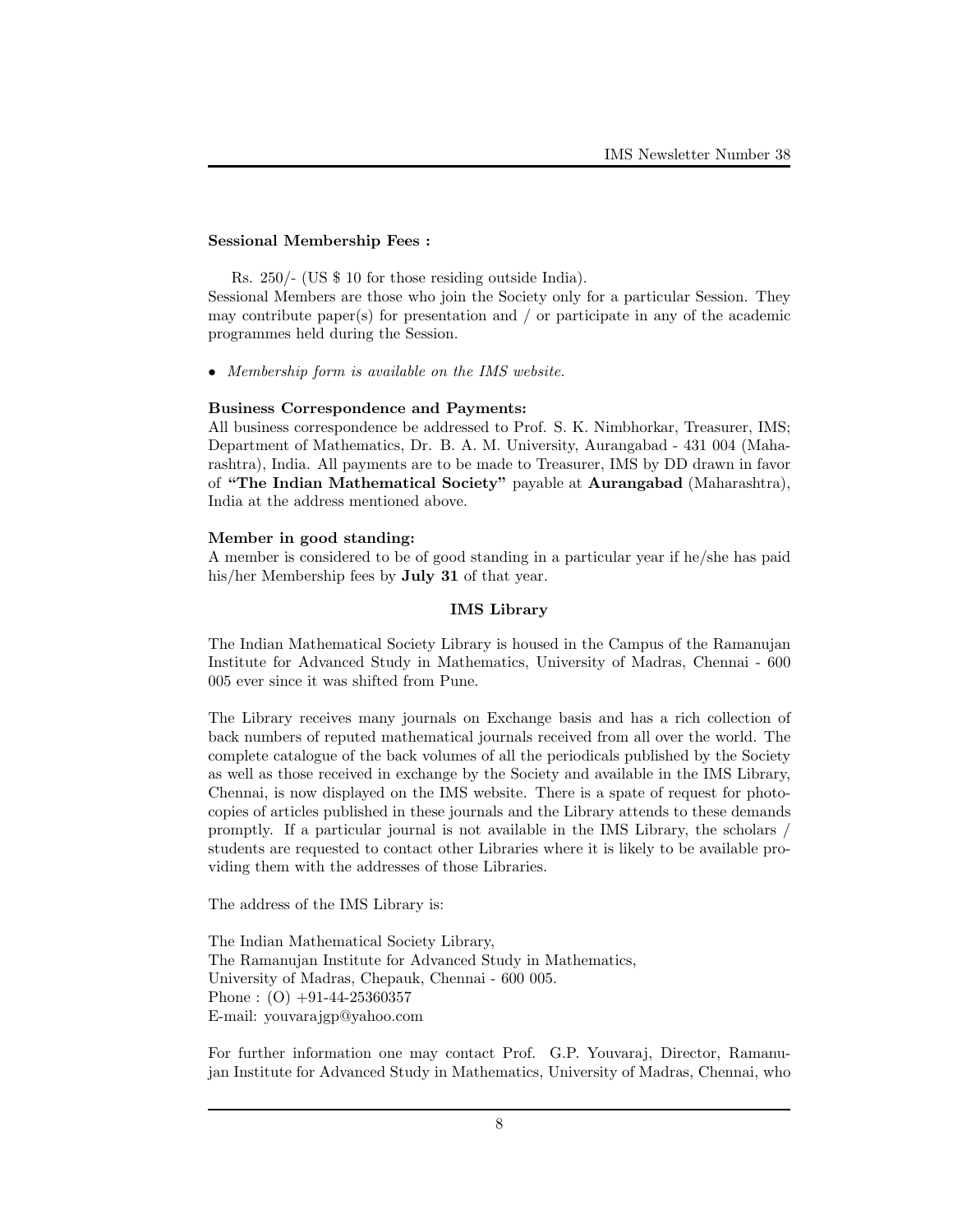is the Honorary Librarian for the Indian Mathematical Society Library.

# NOMINATIONS FOR ELECTION TO THE COUNCIL OF THE **SOCIETY**

The Council has made the following nominations for elections to the Council:

President: Prof. Sudhir Ghorpade, Professor, IIT, Mumbai for the election to the office of the President of the Society for a period of one year w. e. f. April 1, 2018.

Prof. Sanjib Kumar Datta, University of Kalyani, Kalyani; Prof. Asma Ali, A. M. U, Aligarh; and Prof. G. P. Raja Sekhar, IIT, Kharagpur for election as members of the Council for a period of three years w. e. f. April 1, 2018.

A member (in good standing) of the IMS can contest for membership to the Council of IMS or to any other office for which there is a vacancy may do so by following the procedure laid down in the following TWO paras, may approach to the Returning Officer, Prof. M. M. Shikare, Department of Mathematics, Savitribai Phule Pune University, Pune - 411 007, Maharashtra, India on or before September 30, 2017.

In the context of (h) of the constitution of IMS. If a member wishes to contest for any office of the council or as a member of the council (wherever applicable) his/her nomination should be supported by at least TEN life members individually and separately with the mention of their exact names as well as their exact unique membership numbers as per records of the IMS so as to reach the returning officer not later than September 30, 2017. Nominations submitted in the manner indicated above shall be considered valid nominations. There shall be a scrutiny of the nominations in the light of above rule by the Returning officer.

In the context of (i) of the constitution of IMS. The nominations made by the council with an indication made to that affect, together with other valid nominations made by the members of the society (following the procedure mentioned in the above para) shall be sent through e-mail by the Returning officer on the registered E-mail addresses of members of good standing of the society not later than October 30, 2017. The members should take a print out, complete the formalities and send it by registered post to the Returning officer so as to reach him latest by November 30, 2017.

The following (j) and (k) are modified in the lines of the constitution of IMS for the purpose of information only.

(j) The Returning Officer shall collect all the ballot papers returned to him/her by the members up to December 10, 2016 and carry them to the venue of the Annual Conference, where they will be opened and counted by him in the presence of a Committee consisting of the President (or his nominee) and the three Secretaries. A simple majority shall determine the result of the election (in each case, the same determined by lot in case of equality of votes)

(k) The list of newly elected officers and additional members of the Council shall be announced at the General Body meeting held during the Annual Conference. The new Council shall assume charge of its office with effect from April 1, 2018.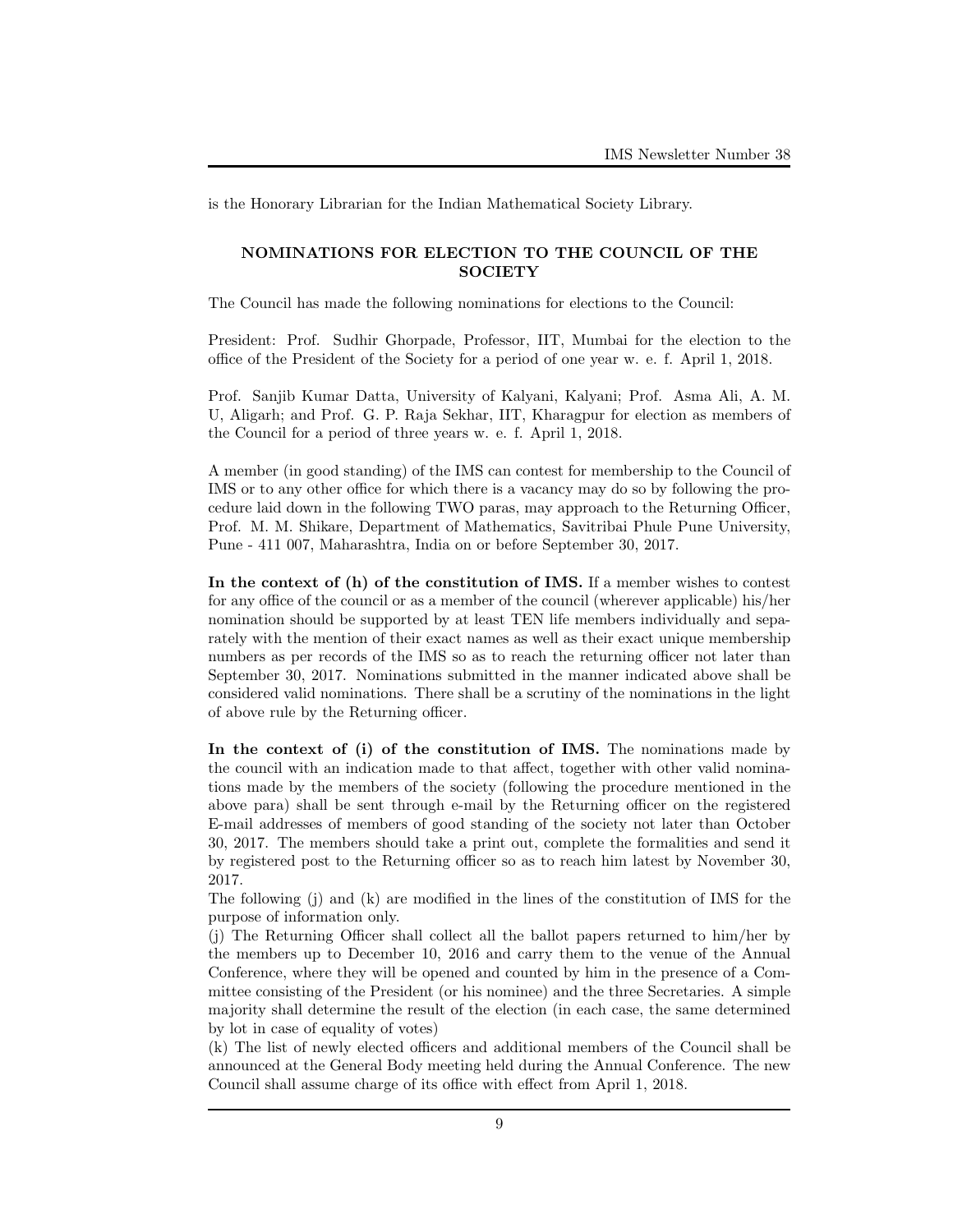A member will be considered to be of good standing if his/her membership fee (either life or Annual) is paid on or before July 31, 2017.

### Minutes of the Council Meeting held at Nagpur

A meeting of the Council of the Indian Mathematical Society (IMS) was held in Meeting Hall of the FAAC guest house, Kalyani on Dec. 26, 2016 at 6.00 pm. The meeting was adjourned and the adjourned meeting of the Council of the IMS was held on December 29, 2016 at 4.00 p.m. in the meeting hall of the FAAC guest house, Kalyani.

(Note: The  $82^{nd}$  Annual Conference of the IMS was held under the auspices of the University of kalyani, Kalyani (W. B.) during Dec. 27-30, 2016).

The following members were present.

| 1) Prof. D. V. Pai (In Chair) | 7) Prof. S. K. Nimbhorkar    |
|-------------------------------|------------------------------|
| 2) Prof. N. K. Thakare        | 8) Prof. Manjusha Muzumdar   |
| 3) Prof. M. M. Shikare        | 9) Prof. P. Veeramani        |
| 4) Prof. Peeyush Chandra      | 10) Prof. G. Youvaraj        |
| 5) Prof. Satya Deo.           | 11) Prof. Sanjib Kumar Datta |
| 6) Prof. J. R. Patadia        | 12) Dr. S. P. Tiwari         |
|                               |                              |

The following members could not remain present.

- 1) Prof. A. M. Mathai 5) Dr. P. B. Vinod Kumar 2) Prof. Subhas J. Bhatt 6) Prof. A. Vijayakumar
- 4) Prof.D. S. Jamwal
- 
- 3) Prof. Ajay Kumar 7) Dr. Banteshwar Tiwari

Prof. Satya Deo and Dr. S. P. Tiwari could not attend the adjourned meeting on December 29, 2016.

The following business was transacted and approved by the Council.

Item No. 1. Confirmation of the Minutes of the Meeting of the Council of the Indian Mathematical Society held at the meeting hall Hall of the Administrative Building of Visvesvaraya National Institute of Technology (VNIT), Nagpur on Dec. 26, 2015 at 6.00 pm. and the adjourned meeting of the Council of the IMS that was held on December 29, 2015 at 3.00 p.m. in the office of the Head, Department of Mathematics, VNIT, Nagpur.

The Minutes of the above referred Meeting of the Council of the Indian Mathematical Society were confirmed.

Item No. 2. To receive the report of the Local Secretary regarding arrangements made for the  $81^{nd}$  Annual Conference.

Prof. Sanjib Kumar Datta, Professor of Mathematics, University of Kalyani, Kalyani and the Local Organizing Secretary of the 82nd Annual Conference of the Indian Math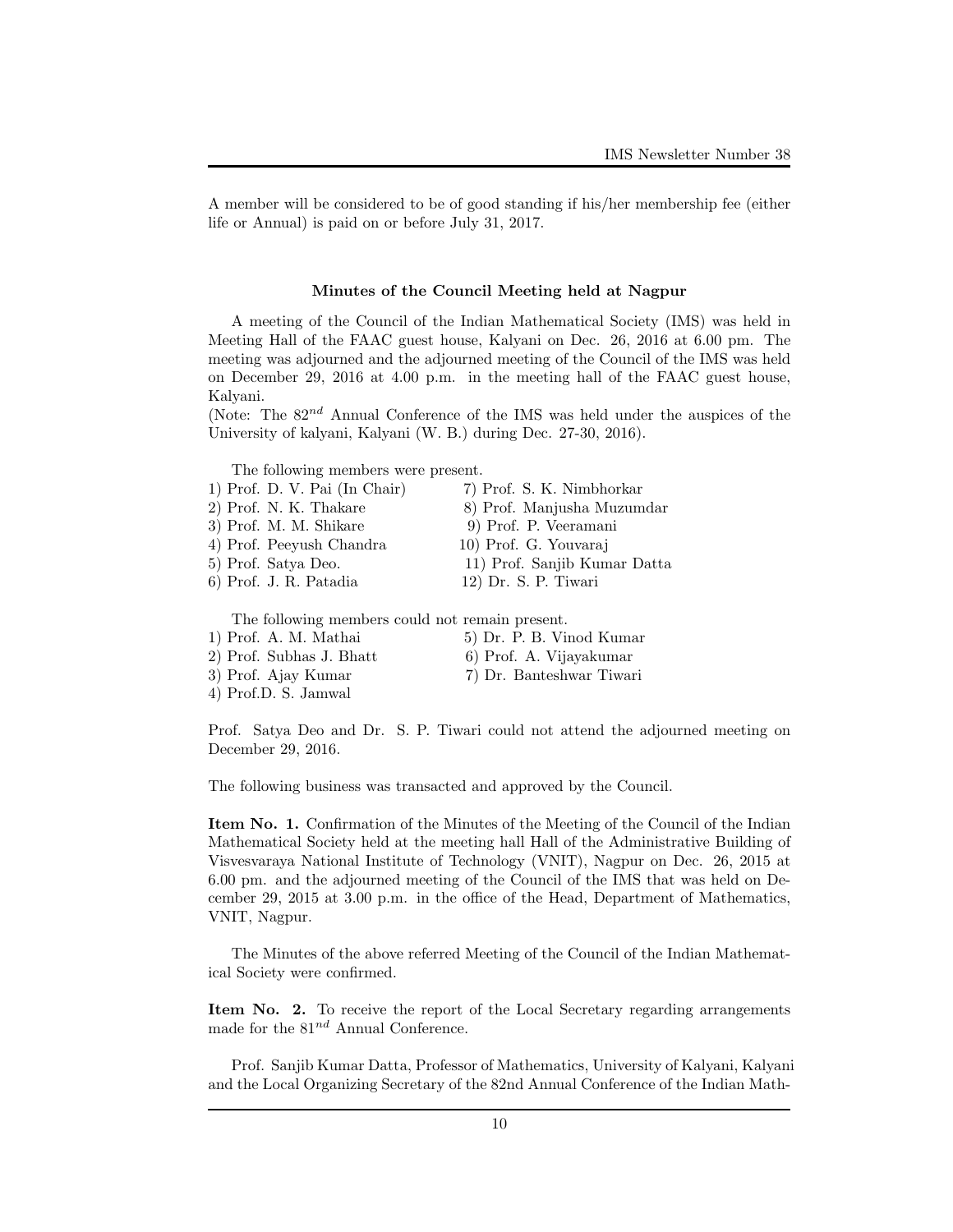ematical Society informed the Council that adequate arrangements for accommodation for about 200 delegates were made in the FAAC guest house. The Council members, invited speakers and the delegates are accommodated in this guest houses. He informed the council that the inaugural function and the pre-lunch session on the first day will take place in the auditorium of the University of Kalyani, Kalyani. The Award Lectures, Plenary talks and one hour invited talks of the program will take place in the Auditoriums and the meeting Halls of FAAC guest house. Further, he reported that the various funding agencies, namely NBHM, DST and CSIR , Govt. of India have sanctioned funds for the Conference.

Item No. 3. To receive the report of the General secretary for the year 2016. Report of the General Secretary for the year 2016.

- 1. The IMS News Letters No. 35 in March 2016 and No. 36 in August 2016 were published. They are also displayed on the website of the Indian Mathematical Society. The soft copies of these News Letters have been sent by e-mails to all the members of the Society.
- 2. The meeting of the Academic Planning Committee for the IMS Conference 2016 was held on Sunday, the 3rd July 2016 from 11.00 am in the conference room of the Guest House of the Savitribai Phule Pune University, Pune. The meeting was presided over by Prof. D. V. Pai. The names for four memorial award lectures, plenary talks, invited talks, list of symposia and their conveners were finalized in the meeting.
- 3. A. Narasinga Rao Memorial Prize for the year 2014 has been awardrd to Dr. K. B. Mangang, Department of Mathematics and Computer Science, Mizoram University, Tanhril, Aizwal, 796004 for his paper entitled Equicontinuity of the limit function of a sequence of equicontinuous functions published in the Journal of the Indian Math Society, Vol 81 (2014), 115-121.
- 4. The Prof. A. K. Agarwal Award for 2015 has been awarded to Abhishek Banerjee, Department of Mathematics, Indian Institute of Science, Bengaluru for his paper Action de Hopf sur les operateurs de Hecke modulaires tordus published in the Journal of Noncommutative Geometry, Vol. 9, No. 4 (2015) , 1155 - 1173.
- 5. No paper was found up to the mark for the award of Prof. A. M. Mathai Award for the year 2015 .
- 6. P. L. Bhatnagar Memorial Prize for 2016 has been awarded to Mr. Kapil Pause (Goa) for being the top scorer for the Indian Team at the 57th International Mathematics Olympiad (IMO) held during July 6 - 16, 2016 in Hong Kong.
- 7. A meeting concerning digitization of the old issues of the Journal of the Indian Mathematical Society (JIMS) was held on Monday, the 20th June 2016, at 11.00 am in the Department of Mathematics, Savitribai Phule Pune University, Pune. The meeting was attended by Prof. N. K. Thakare (General Secretary, IMS), Mr. Somshekhar Thalange (Informatics Publishing Ltd.), Prof. R. M. Kumbhar (Librarian, S. P. Pune University) and Prof. M. M. Shikare (Admn. Secretary, IMS). In the meeting the practical aspects of the digitization of the back volumes were discussed. It was decided that Prof. Kumbhar will provide to IMS the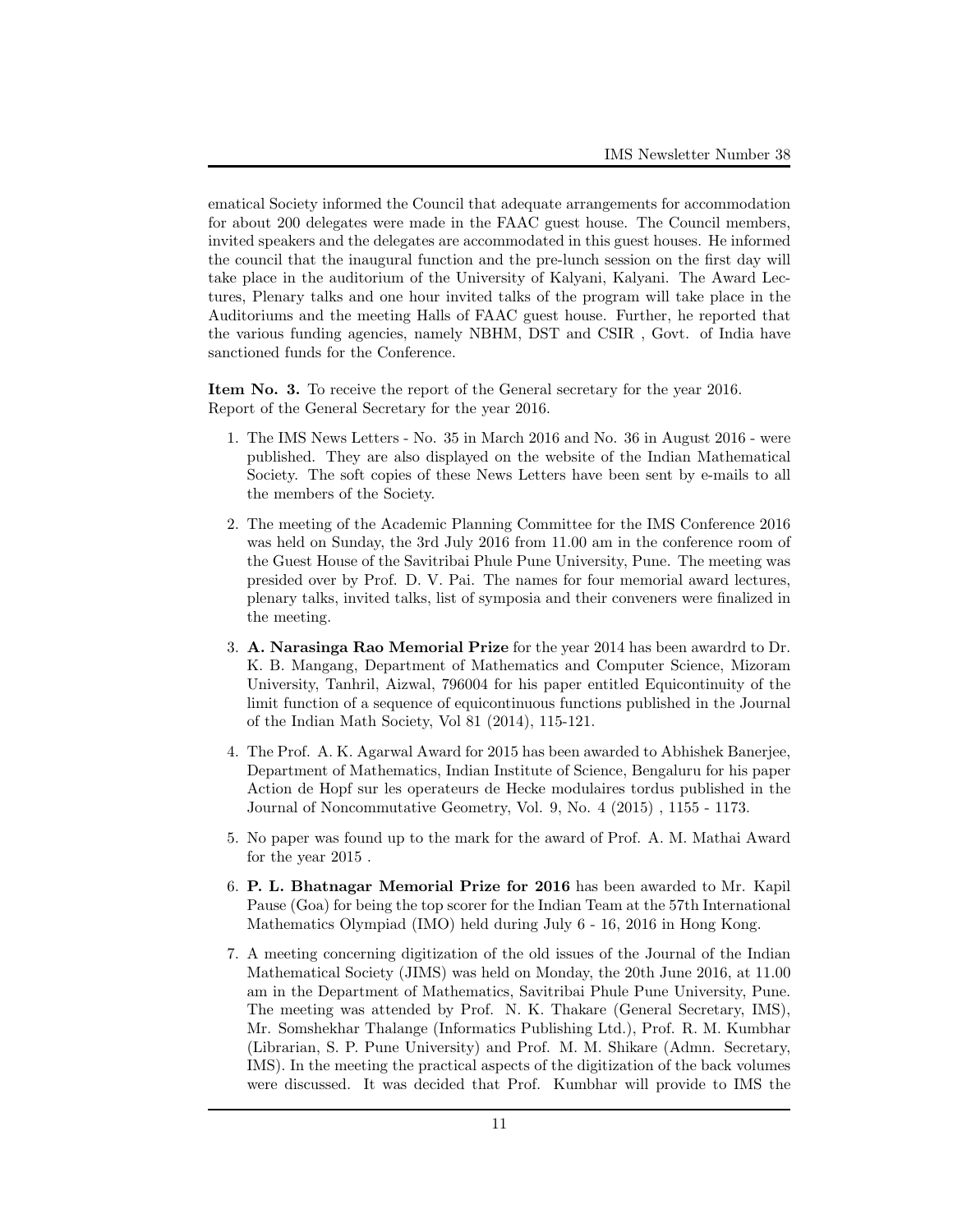detailed inventory of available back volumes of the JIMS in the Library of S. P. Pune University. The Volumes will be issued on the name of Prof. Shikare who will then handover them to Informatics Publishing Limited (IPL), Bangalore for digitization.

- 8. Prof. Kumbhar provided the inventory of 43 back volumes of JIMS published from the year 1932 to the year 1976 which are available in the Library of S. P. Pune University. These volumes have been handed over to Informatics Publishing Limited (IPL), Bangalore. The digitization is expected to be completed by the end of December 2016. The staff of the Library of S. P. Pune University, Pune extended its full cooperation in the process.
- 9. During the year of the report 160 new life members and 14 annual members of IMS were enrolled. 46 persons became sessional members of the IMS for 2016 conference.
- 10. A timely guidance and the help has been provided to Prof. Sanjib Kumar Datta, Local organizing secretary of the 2016 IMS conference pertaining to raising of funds, local arrangements and inaugural function of the conference.
- 11. Each Life Member of the Society is now allotted a Permanent Membership Number. The complete list of Life Members of the Society is now available on the IMS website.
- 12. The complete catalogue of the back volumes of the periodicals published by the Society as well as those received in exchange by the Society and available in the IMS Library, Chennai is now available on the IMS website.
- 13. The General Secretary thanks Prof. J. R. Patadia for maintaining and updating the website of the IMS.
- 14. The General Secretary thanks Prof. M. M. Shikare and Prof. S. K. Nimbhorkar for extending substantial help in performing the duties of the general secretary.

Item No. 4. To receive the Report of the Academic Secretary 2016.

Report of the Academic Secretary for the year 2016.

(1) The meeting of the Academic Planning Committee (APC) of the IMS was held in the meeting room of the Savitribai Phule Pune University, Pune on July 3, 2016. The following speakers/ programmes were finalized and letters of invitation were sent. Plenary Speaker

1. Prof. H. Mhaskar, Claremont Graduate University, Claremont, USA.

# (a) Memorial Award lectures:

(i) 27th Hansraj Gupta Memorial Award Lecture, Dr. Neena Gupta, ISI, Kolkata.

(ii) 27th V. Ramaswami Aiyer Memorial Award Lecture, Prof. C. S. Aravinda, TIFR - CAM, Bangalore.

(iii)  $30<sup>th</sup>$  P. L. Bhatnagar Memorial Award Lecture, Prof G. P. Rajasekhar, IIT, Kharagpur.

 $(iv)$  27<sup>th</sup> Srinivasa Ramanujan Memorial Award Lecture, Prof Eknath Ghate, TIFR, Mumbai.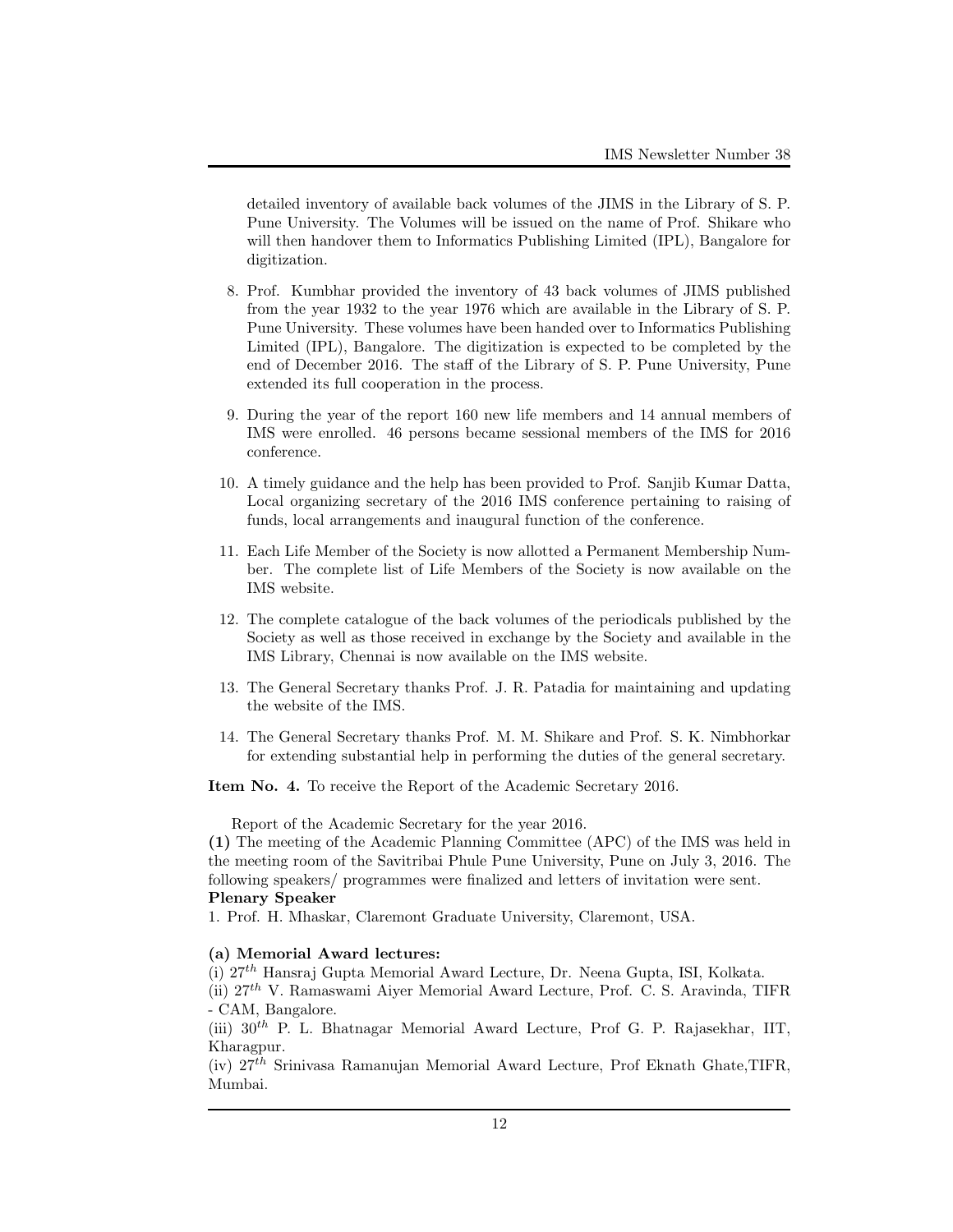### (b) Invited talk (One hour):

One hour Talk

- 1. Prof Sanjeev Dhuradhar, IUCAA, Pune.
- (c) Invited talks (half an hour):
- 2. Prof G P Singh,V N I T, Nagpu.r
- 3. Prof S Sundar IIT Madras.
- 4. Prof R Thangadurai, H R I, Allahabad.
- 5. Prof Sudeshna Banerjea, Jadavpur University, Jadavpur.
- 6. Prof. D. K. Ganguly, Calcutta University, Kolkata.
- 7. Prof Kapil K Sharma, SAU, New Delhi.
- 8. Prof Uma Basu, Calcutta university, Kolkata.

As per convention the winners of A. Narsinga Rao Memorial Prize for 2014 and Prof A K Agarwal Award for 2015 were also invited to give half an hour talk. The speakers are as follows:

1. A. Narsinga Rao Memorial Prize for 2014 - Dr K B Mangang, Mizoram University 2. Prof A K Agarwal Award for 2015 - Dr Abhishek Banerjee, IISC, Benglore.

#### (d) Symposia and their conveners:

Six symposia along with their convenors were finalised and convenors were requested to invite the speakers for their symposium. Following are the details:

1. Integral Inequalities and Applications Prof. S D Kendre, S P Univ, Pune (convenor). Speakers: Professors S D Kendre, Saroj Panigrahi, H L Tidke, K Balchandran, Kishor D. Kucche

2. Advances in Complex Analysis Prof Indrajit Lahiri, Kalyani Univ (Convenor). Speakers: Professors A P Singh, Santosh B Joshi, Abhijjit Banerjee, V Allu, Tarakant Nayak

3. Advances in Theoretical Fluid Mechanics Prof Manoranjan Misra, IIT Ropar (convenor). Speakers: Professors T Sahoo, S N Bora, R Usha, K C Sahu, B S Padmavathi

4. Homology Theory of Transformation Groups Prof. J. K.Maitra, R D Univ Jabalpur (Convenor). Speakers: Professors Satya Deo, Amiya Mukherjee, H K Mukherjee, H K Singh, S S Khare, A Behera

5 Nonlinear Analysis, Optimization and Applications Prof P. Veeramani, IIT Madras (convenor). Speakers: Professors V Vetrivel, D R Sahu, C S Lalitha, Joydeep Datta,Q H Ansari

6. Commutative Algebra Prof. Jugal Verma, IIT Bombay ( convenor). Speakers: J K Verma, D P Patil, H Ananthnarayan, Indranath Sengupta, Neena Gupta, R Gujjar, Mousumi Mandal.

For the IMS prizes 10 papers were received : four in Group 1, one in Group 2, three in Group 4, one each for AMU Prize and V M Shah Prize. No paper war received for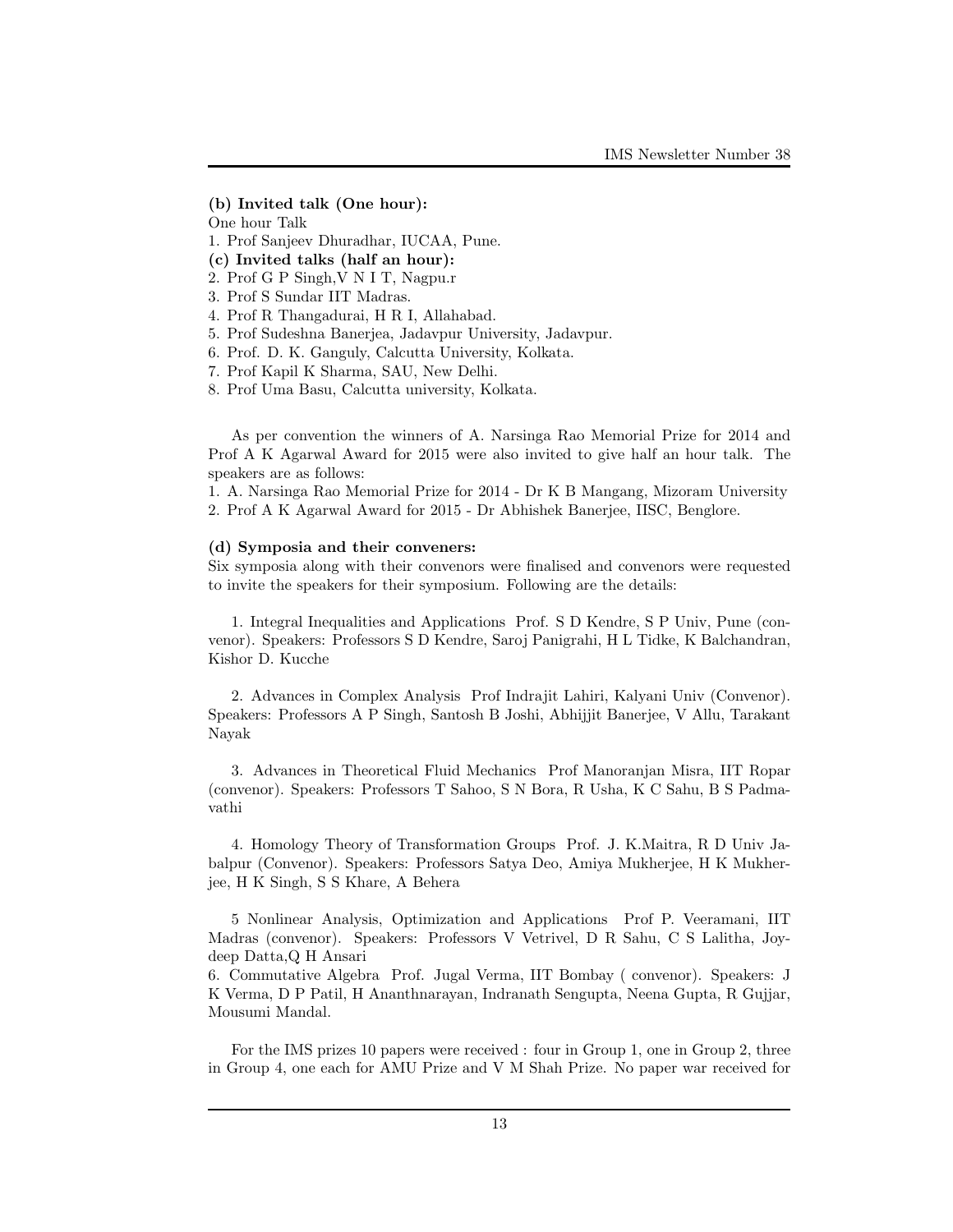Group 3, 5 and 6.

113 contributory papers were received for presentation - 11 in Section A, 11 in Section B, 32 in Section C, 17 in Section D, 5 in Section F, 6 in Section G, 1 in Section H, 3 in Section I, 9 in Section J, 10 in Section K , 2 in Section L, 1 in Section M, 5 in Section N.

Acknowledgement : The Academic Secretary wish to place on record my sincere thanks to all the members of APC. In particular, Prof N K Thakare and Prof Satya Deo provided valuable guidance at various stages.

Item No. 5. To receive the report of the Administrative Secretary for the year 2016.

Report of the Administrative Secretary for the year 2016.

1. E-mails of thanks and appreciations were sent to the local organizing secretary and the convener of the 81st Annual Conference of IMS held at National Institute of Technology (NIT), Nagpur in Dec. 2015. Elected council members were informed of their elections as members of the IMS council.

2. The Minutes of the Council Meeting and the General Body meeting held at NIT, Nagpur were prepared.

3. An arrangement was made on 20th June 2016 at the Department of Mathematics, Savitribai Phule Pune University (SSPU) for holding the meeting (concerning the digitization of old volumes of JIMS) of the office bearers of IMS, the representatives of the India Publishing Limited (IPL), Bangalore and the Librarian of the S. P. Pune University, Pune.

4. Arrangements were made for holding the meeting of the Academic Planning Committee on Sunday, the 3rd July 2016 from 11.00 am in the conference room of the Guest House of the Savitribai Phule Pune University, Pune.

5. The print copies of JIMS Volume 83, nos. 1-2 (January June 2016) and JIMS Volume 83, nos. 3-4 (July Dec. 2016) were received from Parashuram Process, Pune and preserved in the Library of the Mathematics Department, Savitribai Phule Pune University, Pune. The camera ready copies of The Math. Student, Vol. 85 (1-2), 2016, and The Math. Student, Vol. 85 (3-4), 2016, were forwarded to the Parshuram Process for the purpose of printing. The printed copies have been received from the press and preserved in the Library of Math. Deptt., SSPU.

6. The copies of JIMS Vol. 83 (Nos. 1-2 ) (2016), Vol. 83 (Nos. 3-4)(2016) and The Mathematics Student Vol. 85 (Nos. 1-2) (2016) have been sent to the subscribing institutes and Universities by registered post. The account of corresponding expenses has been maintained.

7. The 43 copies of the back volumes of the JIMS published during 1932 and 1976 were taken into custody from the Library, S. P. Pune university, Pune. The volumes were then handed over to Mr. Somshekhar Thalange, Informatics Publishing Ltd. (IPL) on 1 / 11 / 2016 for the purpose of digitization. The digitization is in progress.

8. Substantial help was rendered to the General Secretary Prof. N. K. Thakare in the finalization of Newsletter Nos. 33 and 34. The Newsletters were prepared and sent by e-mails to the Life members of the IMS (with the help of the assistant).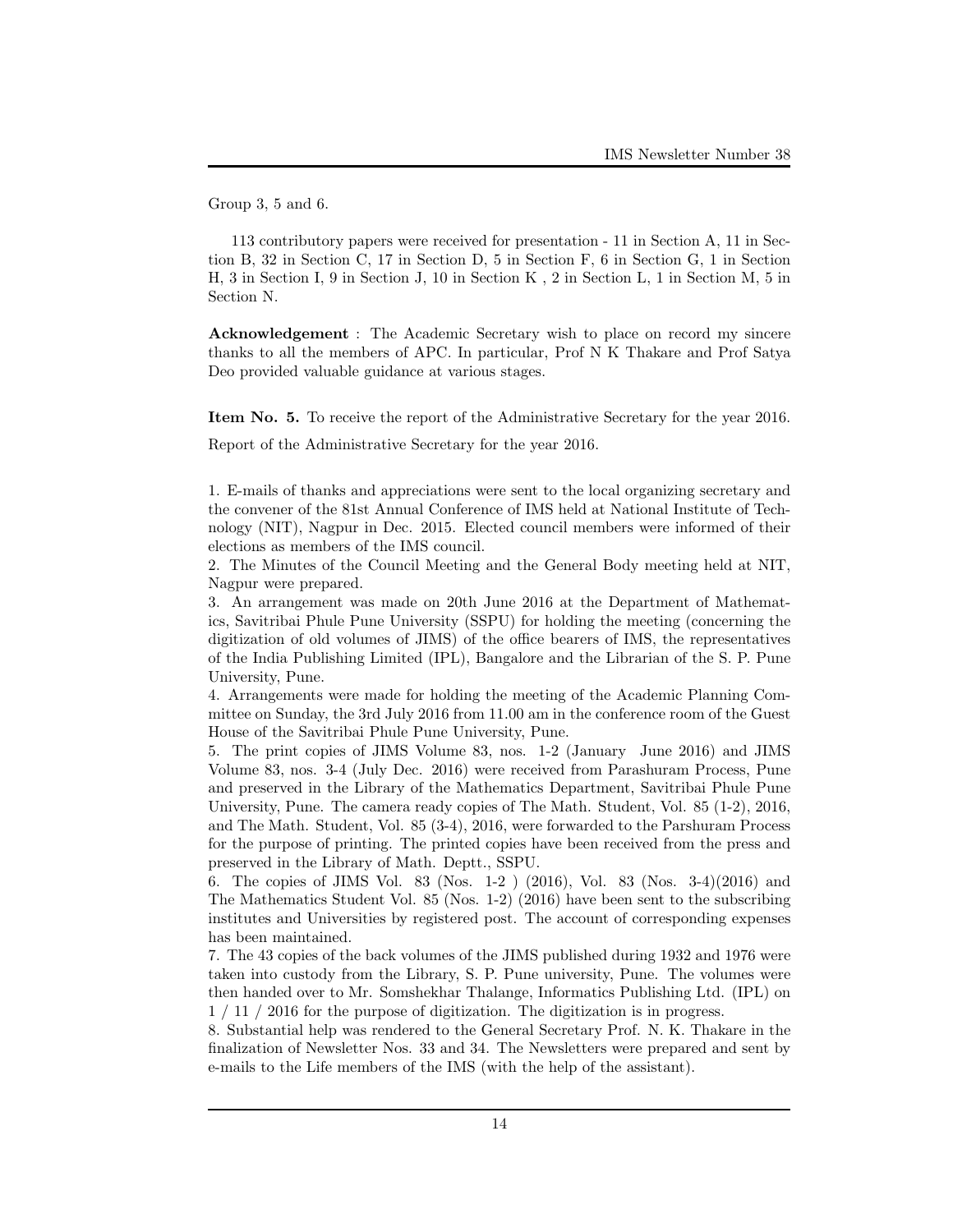9. The invitation was sent to Mr. Kapil Pause, Goa for attending the Inaugural function of IMS conference and receiving the P. L. Bhatnagar memorial prize awarded to him for the year 2016.

10. The records / documents such as minutes of the council meeting, minutes of the general body meeting, copies of the News Letters, copies of agenda for council meeting, General body meeting etc. have been maintained.

Item No. 6. To receive the report of the Editor, The Journal of the Indian Mathematical Society for 2016.

Report of the Editor, Journal of the Indian Mathematical Society (2016).

Manuscript Status:

| (a) Number of papers pending with the referee or under process at |     |
|-------------------------------------------------------------------|-----|
| the end of $2016$ :                                               | 03  |
| (b) Number of manuscripts received during the year 2016:          | 70  |
| Total:                                                            | 73  |
| (i) Number of Manuscript accepted during 2016:                    | 16. |
| (ii) Number of manuscript rejected during 2016:                   | 40  |
| (iii) Number of manuscript with the referees during 2016:         | 17  |
| Total:                                                            | 73  |
|                                                                   |     |

# Publication Status (print):

1. Volume 83(1 - 2) 2016 of the Journal of the Indian Mathematical Society was released during the Inaugural function of the Society in Dec 2015 and sent to the subscribers in Jan 2016.

2. Volume 83 (3 - 4) 2016 of the Journal of the Indian Mathematical Society was released in September 2016 and sent to the subscribers.

3. 3. Volume 84 (1-2) 2017 is ready for release in Jan, 2017. It will also be sent to subscribers by January end. No backlog

#### Publication status (online):

The Informatics Private Ltd (IPL) people are ready to publish online JIMS vol 84(1- 2)2017 on Jan 1, 2017. I have supplied them the complete set to be put online. The back volumes are yet to be put online

### Acknowledgements:

The Chief Editor, JIMS puts on record his grateful thanks to the members of the Editorial Board of JIMS, referees of research papers from India and abroad for their assistance and support to JIMS. The editor also expresses his sincere thanks to the Treasurer of IMS, Prof. S. K. Nimbhorkar and the Admn. Secretary Prof. M. M. Shikare for providing valuable assistance in the printing and dispatch of JIMS to the subscribers..

Item No. 7: To receive the report of the Editor, Mathematics Student for 2016. Report of the Editor of The Mathematics Student for 2016.

# Publication Status:

The soft copy of the Vol. 85, Nos. 1- 2, January-June (2016) of The Mathematics Student was sent on line in June 2016 and that of the Vol. 85, Nos. 3- 4, July-December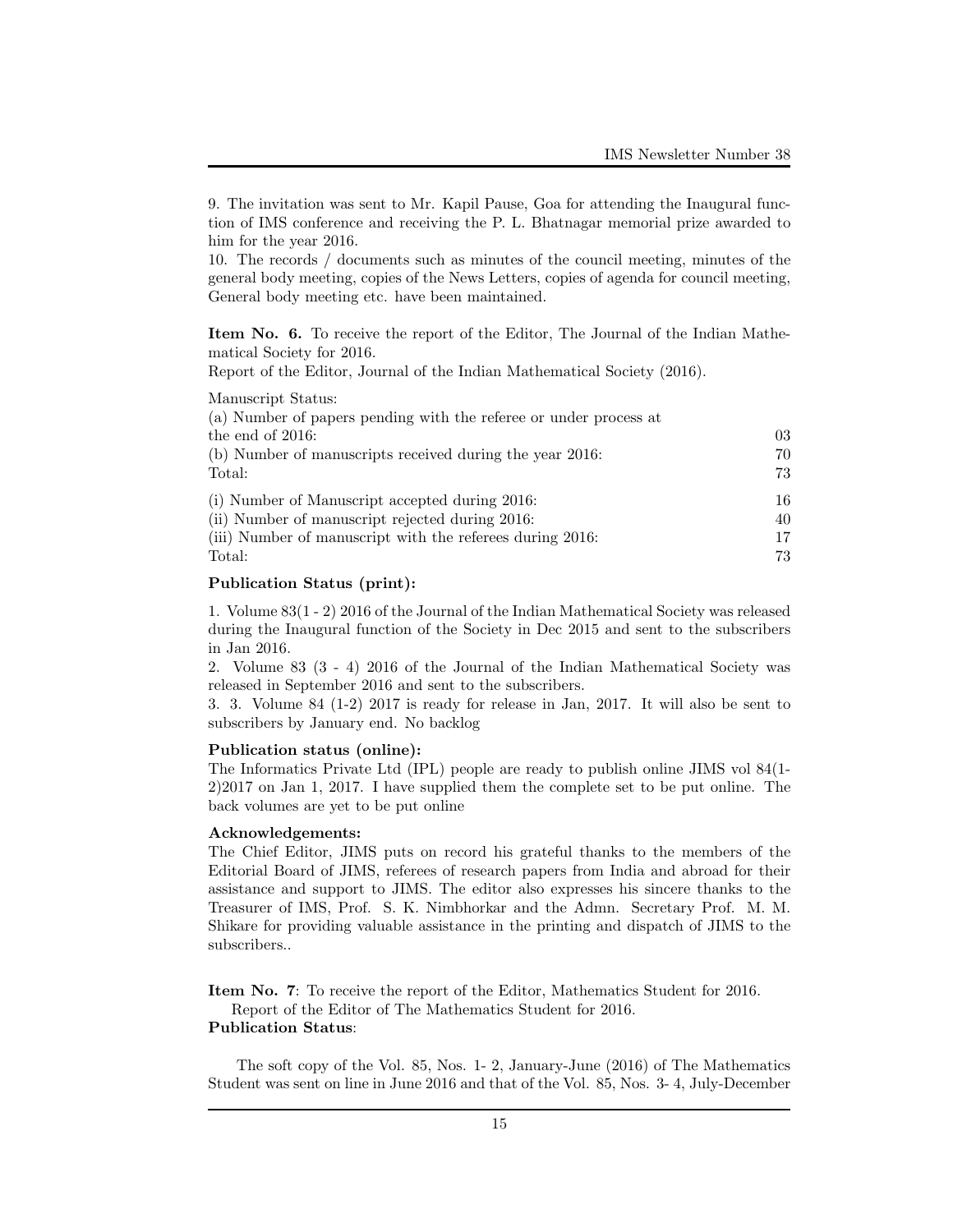(2016) of The Mathematics Student was sent on line during November 27-December 3, 2016 to all the Life Members (who have registered their E-mail id on line on imsgoesgreen@gmail.com or jamanadaspat@gmail.com or sknimbhorkar@gmail.com) at their registered E-mail addresses. Both these soft copies are available on the Societys website as well.

There is no backlog as regards to the publication of the Mathematics Student.

#### Manuscript Status:

66 manuscripts are received during the period from December 24, 2015 to December 23, 2016 and 11 manuscripts were reported as pending with the referees in the last report.

Of these total 77 manuscripts, 14 are accepted, 51 are not accepted and 12 are pending with the referees.

# Acknowledgements:

We take this opportunity to put on record our sincere thanks and profuse gratefulness to Members of the Editorial Board and the learned referees for their continuous support and assistance in our sustained efforts for timely publication of the Mathematics Student. The Society looks forward to the active assistance in the constructive reviewing work as well as quality contributions from the large pool of mathematicians from India and abroad.

We also expresses our sincere thanks to the Administrative Secretary Prof. M. M. Shikare and the Pune Press for their assistance in getting the Vol. 85, Nos. 1-2, January-June (2016) as well as the Vol. 85, Nos. 3-4, July-December (2016) of the Mathematics Student printed, and thus in its timely publication.

Call for contributions Contributions are welcome and are assured of all the sincere efforts for prompt processing.

Item No. 8: To receive the report of the Librarian of the Society for 2016.

Report of the librarian.

(1) Received 68 Journals under the exchange program.

(2) Old multiple copies of JIMS and The Mathematics Student have been packed and planned to move them to Pune. 18,585 copies of old volumes have been packed in 130 sacks and kept in one big room.

(3) The college faculty, research scholars and students outside Chennai used the books and the Journals available in the IMS library.

(4) Scanned copies of research papers were sent to mathematicians through e-mail who sought the help from the library.

(5) The details of Journals received in the year 2015-2016 under the exchange program are available in the library.

Item No. 9: To consider the Audited Statement of Accounts for the year 2014 2015 and budget for the year 2016 2017.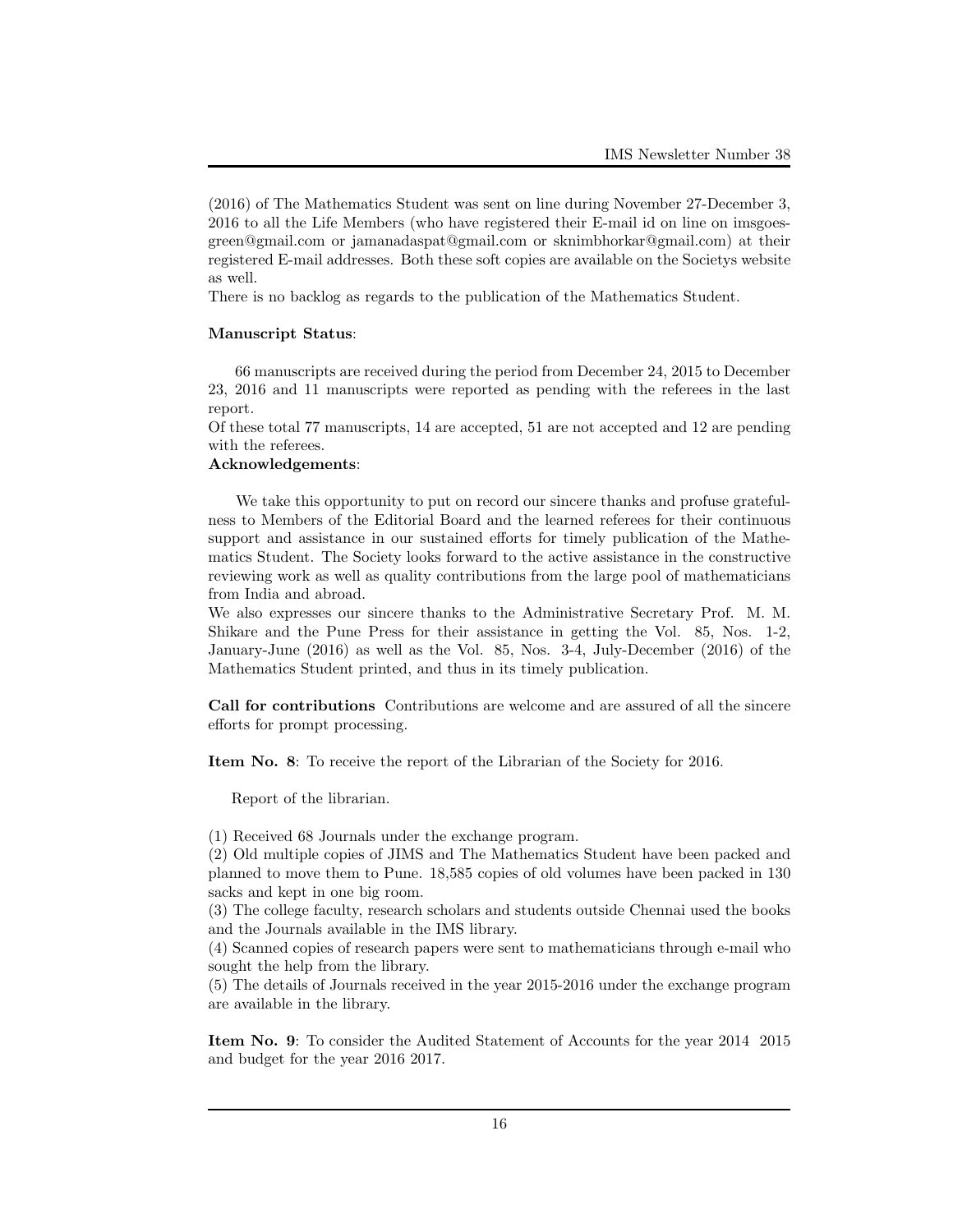The Audited Statement of Accounts for the year 2014 2015 and budget for the year 2016 2017 presented by the Treasurer, Prof. S. K. Nimbhorkar, is approved.

Item No. 10 : To appoint Auditors to audit the accounts of the Society for the year 2016 - 2017.

M/S. Indapurkar and Mundada, Calda Corner, Aurangabad, were appointed as Auditors to audit the accounts of the Society for the year 2016 2017.

Item No. 11: To appoint judges for the Paper Presentation Competitions for the award of various prizes.

Prof. Peeyush Chandra, Prof. Manjul Gupta, Prof. J. R. Patadia and Prof. M. M. Shikare were appointed as judges for the Paper Presentation Competitions for the award of various prizes.

Item No. 12: To consider the programme of IMS sponsored lectures for the year 2017.

The Council decided that the programme of IMS sponsored lectures be continued for the year 2017.

Item No. 13: To consider the venue of the Annual Session of the next Conference.

The Council accepted the firm invitation from the Registrar, Sri Venkateswara University, Tirupati (A. P.) for organizing the 83rd Annual Conference of the Indian Mathematical Society. Prof. S. Sreenadh, Department of Mathematics, Sri Venkateswara University will be the Local Organizing Secretary.

Item No. 14: To constitute Academic Planning Committee (APC) for Annual Conference of IMS to be held in 2017.

The Academic Planning Committee (APC) for Annual Conference of IMS to be held in 2017 will consist of the following members: President; General Secretary, Academic Secretary, Editor, JIMS; Editor, The Mathematics Student; Administrative Secretary, and the Treasurer.

Item No. 15: To record a vote of thanks to the retiring members of the Council

The council put on record a vote of thanks to the retiring members of the Council, Prof. Ambat Vijayakumar, Cochin; Prof. Dalip Singh Jamwal, Jammu; Prof. Subhash J. Bhatt, Vallabh Vidyanagar (Gujarat) and Prof. Ajay Kumar (Delhi) for their contributions to the Society.

Item No. 16: To receive the report of the returning officer.

The returning officer Prof. M. M. Shikare reported that the following members are declared elected.

President for 2017-18 : Prof. Manjul Gupta, IIT, Kanpur for a period of one year with effect from April 01, 2017.

Members of the Council for a period of three years w. e. f. April 1, 2017 :

Dr. G. P. Singh, VNIT, Nagpur; Prof. S. S. Khare, North Eastern Hill University, Shillong; and Prof. Raj Shekhar Reddy of Tirupati University, Tirupati (A. P.) for election of members of the Council for three years beginning from the year April 1, 2017.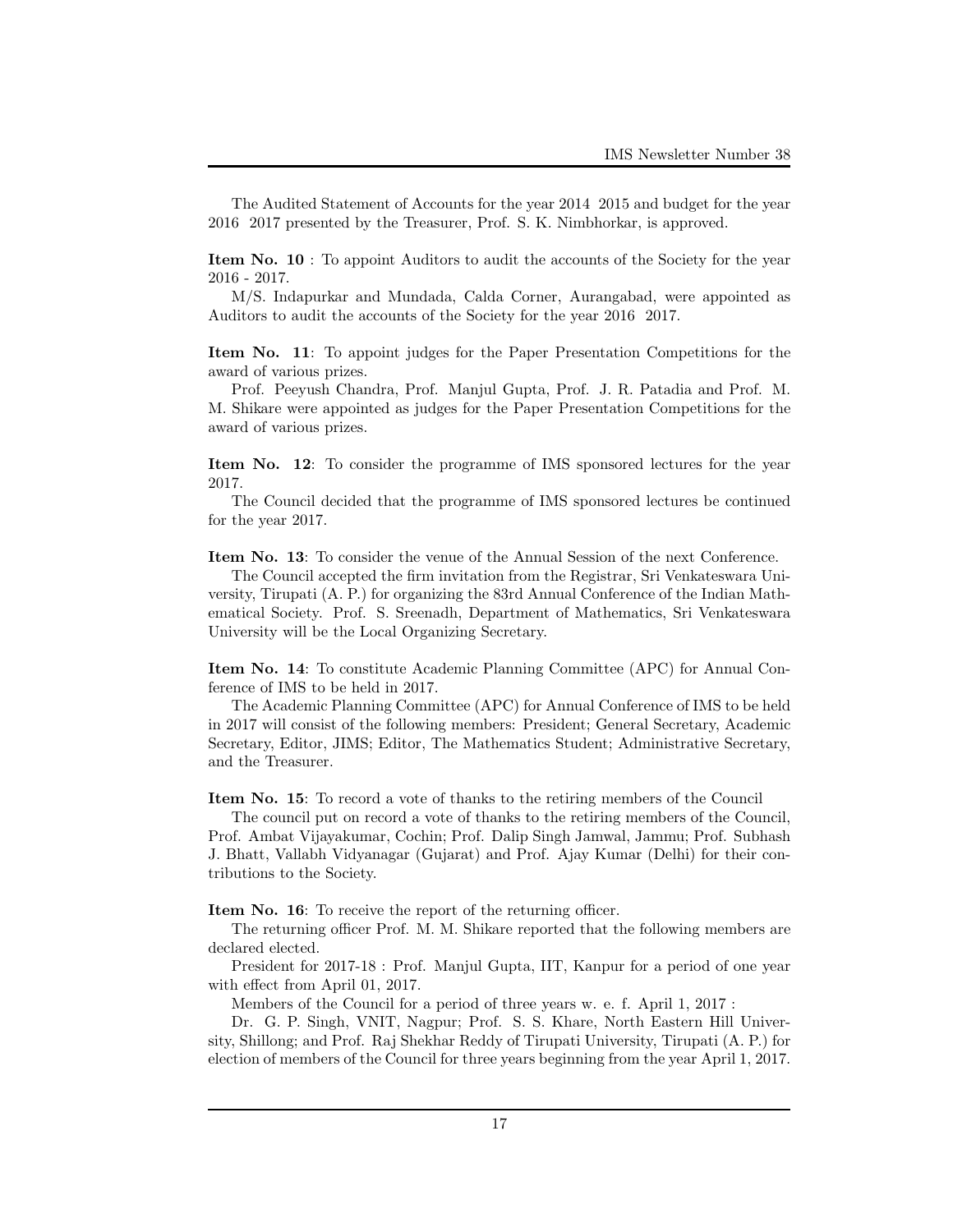Item No. 17: To finalize the nomination of the Council for election to the office of the President of the Society for the year 2018 2019.

The Council nominated Prof. Sudhir Ghorpade, IIT, Mumbai for the election to the office of the President of the Society for a period of one year w. e. f. April 1, 2018.

Item No. 18: Appointment of the Librarian (at Pune) by the Council

It has been decided that a part time Librarian be appointed at Pune to look after the Journals received under the exchange programme, periodicals published by the IMS and the books donated by the mathematicians to the IMS.

Item No. 19 : Appointment of secretarial Assistant at the IMS office, Pune

It is decided that only one person be appointed in such a way that he will work as a part time librarian ( referred in Item no. 18) as well as a secretarial assistant at the IMS office, Pune.

Item No. 20: To finalize nominations for the Council for election of members of the Council (against the vacancies caused by item (13)) for three years beginning from the year April 1, 2018.

The council nominated Prof. Sanjib Kumar Datta, Kalyani; Prof. Asma Ali, A. M. U; and Prof. G. P. Rajasekhar, IIT, Kharagpur for election of members of the Council for three years beginning from the year April 1, 2018.

Item No. 21: Report on the progress of Meenakshi Sundaram Patoudi lectures.

The details of Meenakshisundaram - Patoudi lectures given in 2016 are as follows:

(1) A series of the following three lectures was given at Lucknow University (i) Recent Trends in Planar Harmonic Mappings, Dr. Sayali S. Joshi, Sanjay Bhokare College of Engg., Miraj, MS. (17.08.15) (ii) Geometric Structure on Statistical Manifold, Prof. M. Sitaramayya, University of Hyderabad, Hyderabad (21.11.15) (iii) A brief History about both mathematicians, Prof. M. Sitaramayya, University of Hyderabad, Hyderabad (22.11.15)

(2) Prof. S. S. Bhoosnurmath, Dept of Maths., Karnatak University, Dharwad delivered TWO lectures on Analysis at the Dept. of Maths., Dr. B. A. M. University, Aurangabad on 1/2/2016. (3) Dr. Hemant Bhate, Pune University delivered a lecture on "Fourier Analysis on Finite Groups" at Shivaji University, Kolhapur on 29/2/2016 4) Prof. K. D. Joshi delivered a lecture on Discrete optimization problems at Shivaji University, Kolhapur on 29/2/2016 5) Prof. Sudhir Ghorpade delivered a lecture at Sadguru Gadge Maharaj College, Karad on 15th September 2015.

Item No. 22: To create convention for tenure of the General Secretary, Academic Secretary, Treasurer; Editor, JIMS and Editor, The Mathematics Student.

The matter was discussed in the meeting. It has been noted that experiences of the office bearers such as Treasurer, Editors of periodicals, Administrative Secretary are useful in handling the corresponding issues effectively.

Item No. 23: To consider any other item with the permission of the chair.

(A) Proposal for instituting Satish C. Bhatnagar Award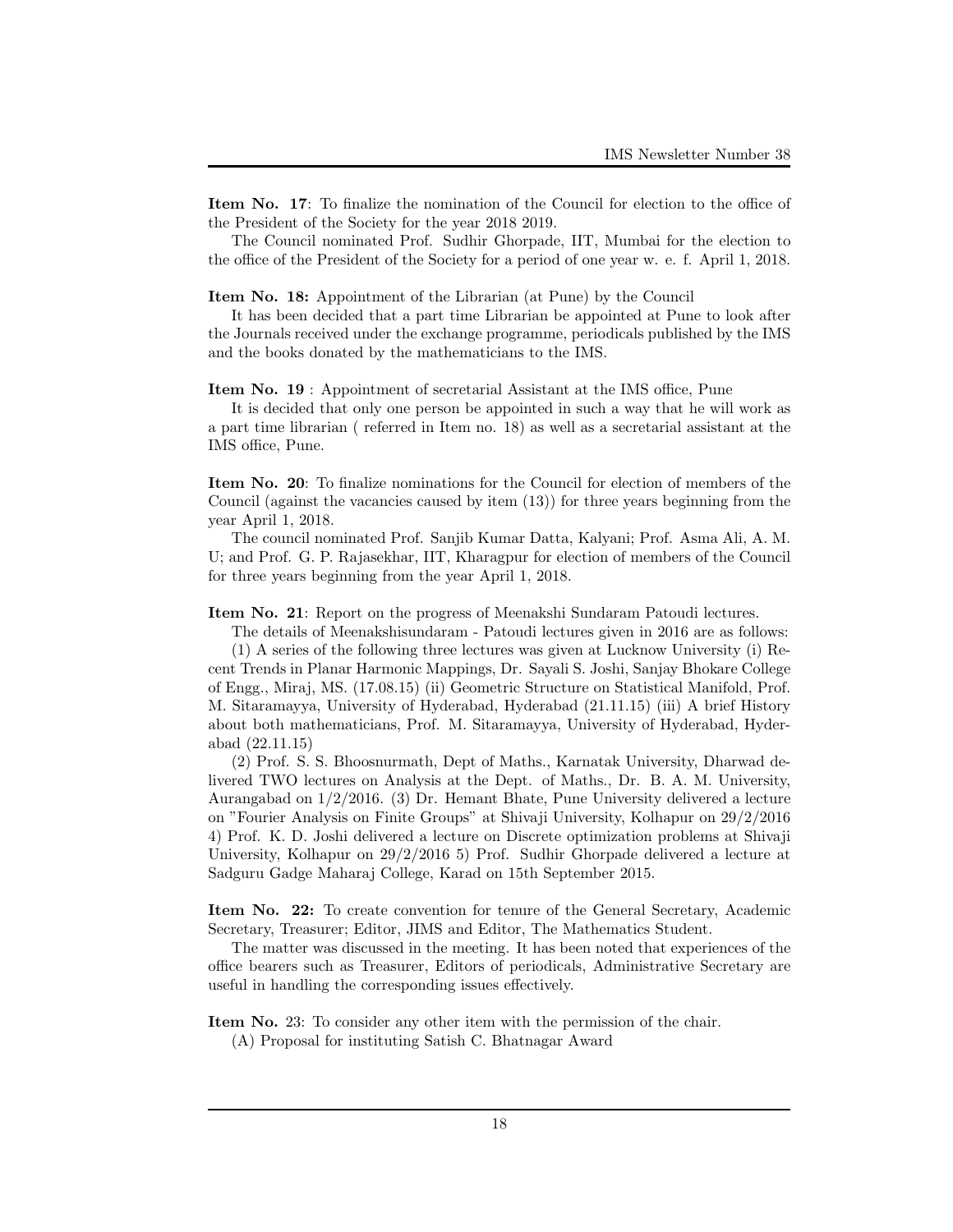The proposal from Prof. Satish C. Bhatnagar, Department of Mathematical Sciences, University of Nevada, Las Vegas, NV 89154-4020, USA for instituting Satish C. Bhatnagar Award for the Best publication in History of Mathematics of India (before 1192 AD) in any journal of the world was discussed and approved. The details pertaining to this award is as follows.

1. Name of the Award : Satish C. Bhatnagar Award for the Best publication in History of Mathematics of India (before 1192 AD) in any journal of the world.

2. Amount of Donation: Rs. 2.00 lakhs (Rs. Two lakhs only)

3. Conditions of Award:

(a) The paper should be in the area of History of Mathematics focusing on a person, problem, reign, or system of education or government.

(b) The paper should be in single authorship. In exceptional cases, the paper by two authors could be considered. In this event, the prize amount will be equally divided. The author/s should not submit more than one publication for this award.

(c) The minimum age limit is 35 years on 31st December of the year of award and there is no limits of citizenship.

(d) The papers considered must have been published either online or in print version whichever is earlier during the previous year of the year in which award is being given. The paper must have been published in an internationally refereed journal. More weightage could be given to well established journals.

(e) Anyone who has a masters degree in mathematical sciences and Ph.D. in any other area (including history, political science, Sanskrit, archaeology, Indology etc.) is eligible to submit the paper.

(f) If there is no good quality paper in a particular year, then the award need not be given in that year.

4. Modus Operandi:

(a) The papers from all the contestants are to be judged by at least three experts with impeccable record as historians of mathematics before finalizing by consensus the winner of the award.

(b) The experts may be named by the General Secretary in consultation with the President, the Academic Secretary and the two Editors of JIMS and MS.

(c) The decision of the IMS shall be final and shall not be challenged in court of law.

5. The Award : (a) The award shall consist of a citation and a cash prize of Rs. 5,000- 15,000 /-(Rs. Five to Fifteen thousand only). (Flexibility is important to the extent that ideally, no year be a blank year)

(b) The awardee/s shall be paid traveling allowance to the extent of II AC rail fare from the place of residence in India to the venue of the Annual Conference and back. This expenditure shall be incurred by the host institution that organizes the Annual Conference during the year of award. (Under no conditions, travel expense be taken out of the prize endowment)

(c) The awardee/s shall be provided free local hospitality and accommodation.

(B) IMS membership charges

It is decided that for foreigners, the IMS life membership charges should be as per the following details:

(i) Foreigners : US \$ 300

(ii) Foreign Senior Citizens (60 years and above) : US \$ 100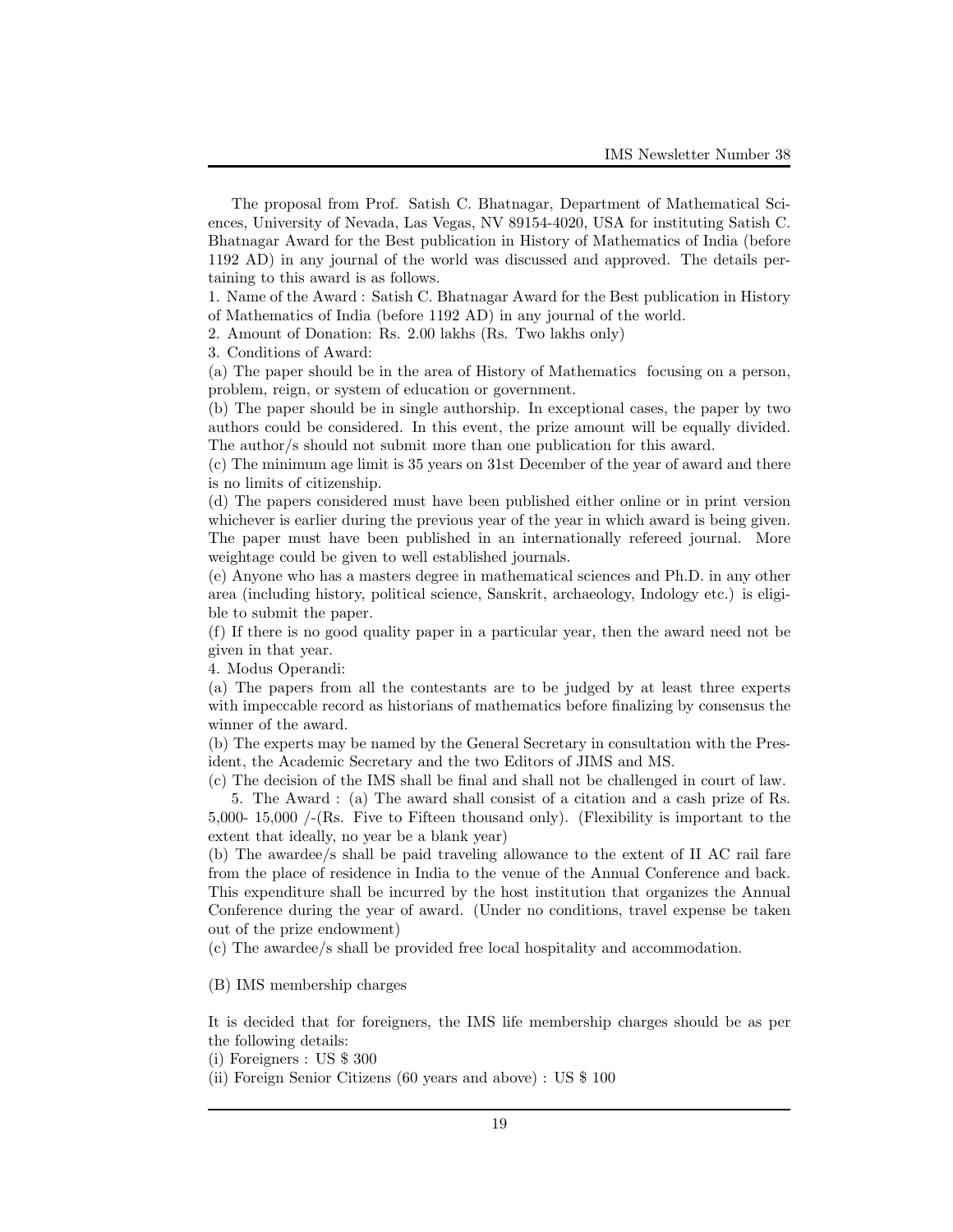(iii) Persons from SAARC countries : INRs. 2500/-

(C) Poster presentation session be included in the IMS Conference programme: It has been agreed upon the fact that the poster presentation session be included in the programme of the annual conference of the IMS.

The meeting of the council ended with vote of thanks to the chair and to the local organizers of the conference.

N. K. Thakare General Secretary Indian Mathematical Society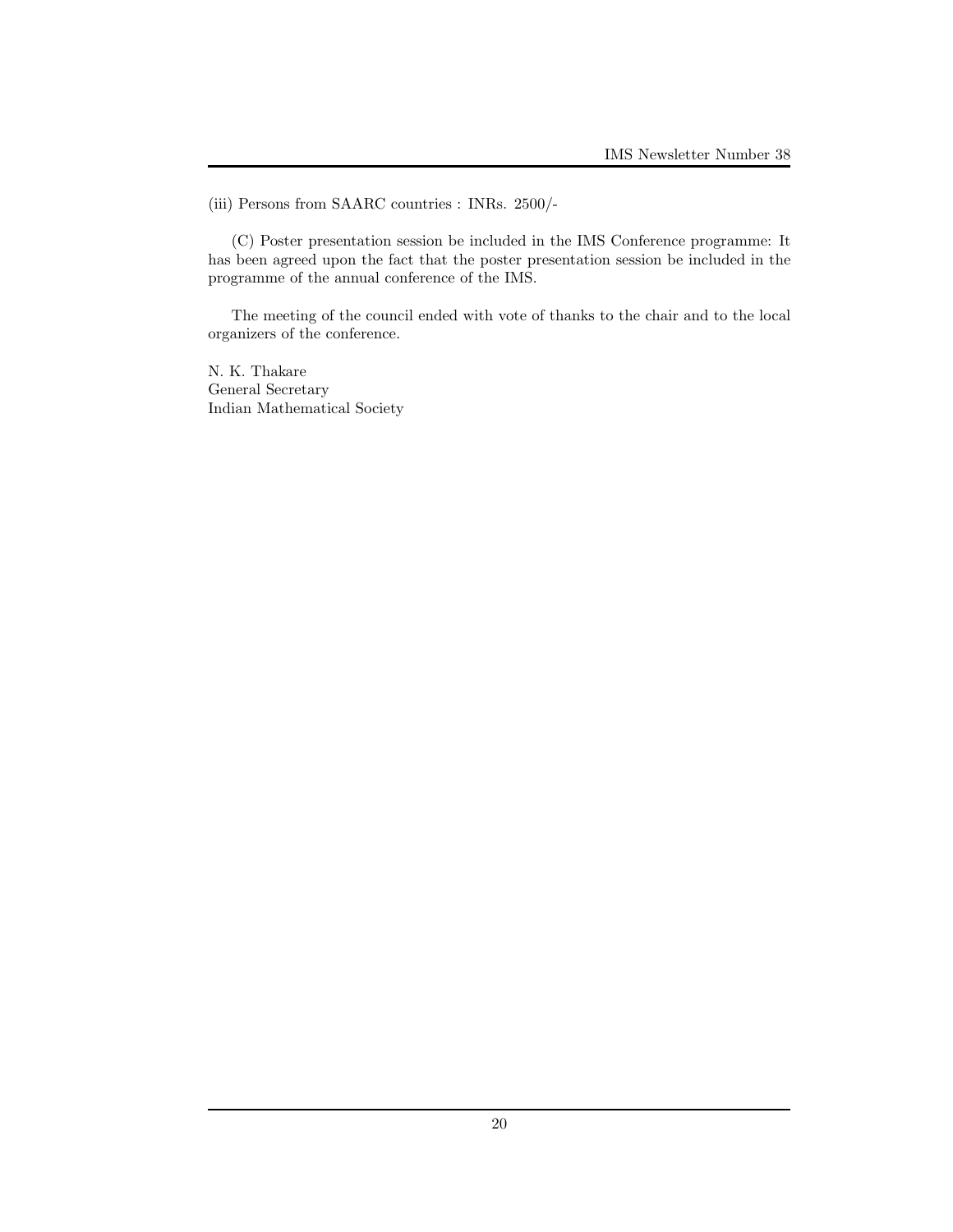### NOTICE OF THE ANNUAL GENERAL BODY MEETING

The Annual General Body Meeting of the Indian Mathematical Society will be held on Friday, December 15, 2017 at 12.00 noon in the Department of Mathematics, Sri Venkateswara University, Tirupati (A. P.) to consider the following agenda.

All the members of the Society are requested to kindly attend the meeting.

### AGENDA

- 1. To confirm the Minutes of the General Body Meeting held on December 30, 2016 at University of Kalyani, Kalyani (W. B.).
- 2. To receive the report of the General Secretary for 2017.
- 3. To receive the report of the Academic Secretary for 2017.
- 4. To receive the report of the Administrative Secretary for 2017.
- 5. To consider the Audited Statement of Accounts for the year 2016-2017 and the Budget for the Financial Year 2018-2019.
- 6. To receive the report of the Editor of the Journal of the Indian Mathematical Society for 2017.
- 7. To receive the report of the Editor of the Mathematics Student for 2017.
- 8. To consider the venue of the  $84<sup>th</sup>$  Annual Session of the Society to be held in December 2018.
- 9. Announcement of the results of the following elections:
	- (i) President for 2018-2019;
	- (ii) Three members of the Council for a period of three years w. e. f. April 01, 2018.
- 10. Any other item with the permission of the chair. (Members in good standing are entitled to exercise vote.)

N. K. Thakare General Secretary, IMS. C/o Center for Advanced Study in Mathematics, Savitribai Phule Pune University, Pune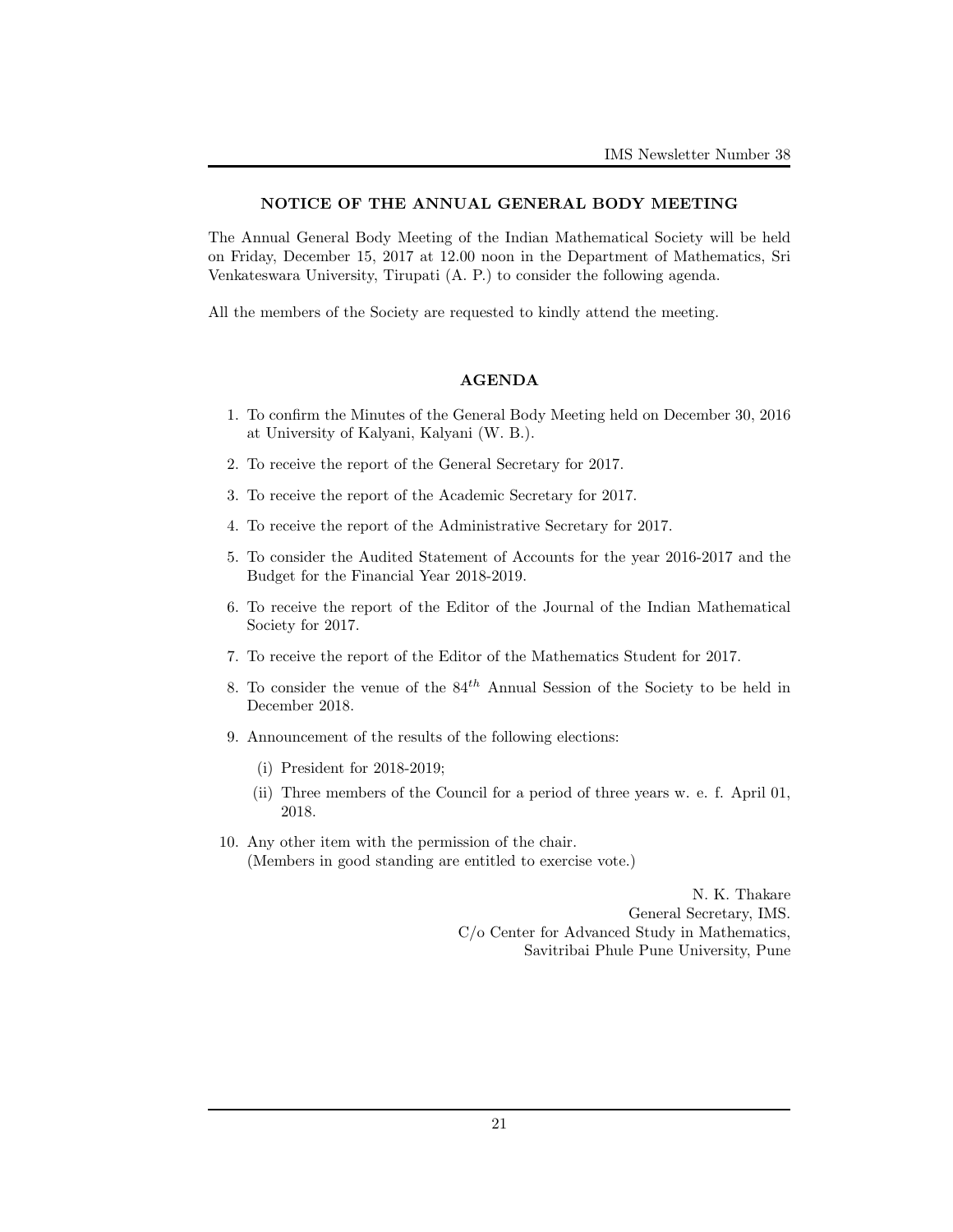# Highlights of the Academic Programme of the ensuing Conference at Sri Venkateswara University, Tirupati (A. P.) during December 12-15, 2017

1. Plenary Lectures : Two

The Plenary Lecture will be delivered by

(i) Prof. Wehrung, France.

(ii) Prof. Rajeeva L. Karandikar, CMI

Title of the talk: On Partial Differential Equations and Diffusion Processes

### 2. IMS Memorial Award Lectures :

- 1 The  $31^{st}$  P. L. Bhatnagar Memorial Award Lecture will be delivered by Prof Pradeep G Siddeshwar, Bangalore University, Bangalore. Title of the talk: Understanding understood instabilities in fluids!
- 2 The  $28^{th}$  Srinivasa Ramanujan Memorial Award Lecture will be delivered by Prof Amritanshu Prasad, IMSc, Chennai. Title of the talk: The timed plactic monoid
- 3 The  $28^{th}$  V. Ramaswamy Iyer Memorial Award Lecture will be delivered by Prof. H. K. Mukherjee, NEHU, Shillong. Title of the talk: Classification of manifolds different shades
- 4 The  $28^{th}$  Hansraj Gupta Memorial Award Lecture will be delivered by Prof. Atul Dixit, IIT, Gandhinagar. Title of the talk: Modular-type transformations and integrals involving the Riemann  $\chi_i$ -function
- 5 The 13th Ganesh Prasad Memorial award lecture will be delivered by Prof P. V. Jain, RDVV, Jabalpur. Title of the talk: Approximation by Spline Function and its applications

### 3. Half an hour Invited Talks:

- 1 Prof M. Mursaleen, AMU, Aligarh. Title of the talk: Approximating functions by summability methods
- 2 Prof Mohd, Ashraf, AMU, Aligarh . Title of the talk: Nonlinear higher derivations on Algebras with applications
- 3 Prof A. K. Das, SMVD University, Jammu. Title of the talk: Factorizations of some topological properties
- 4 Prof Ranajan Jana, SVNIT, Surat . Title of the talk: Extended Wright type hypergeometric Functions: some recent developments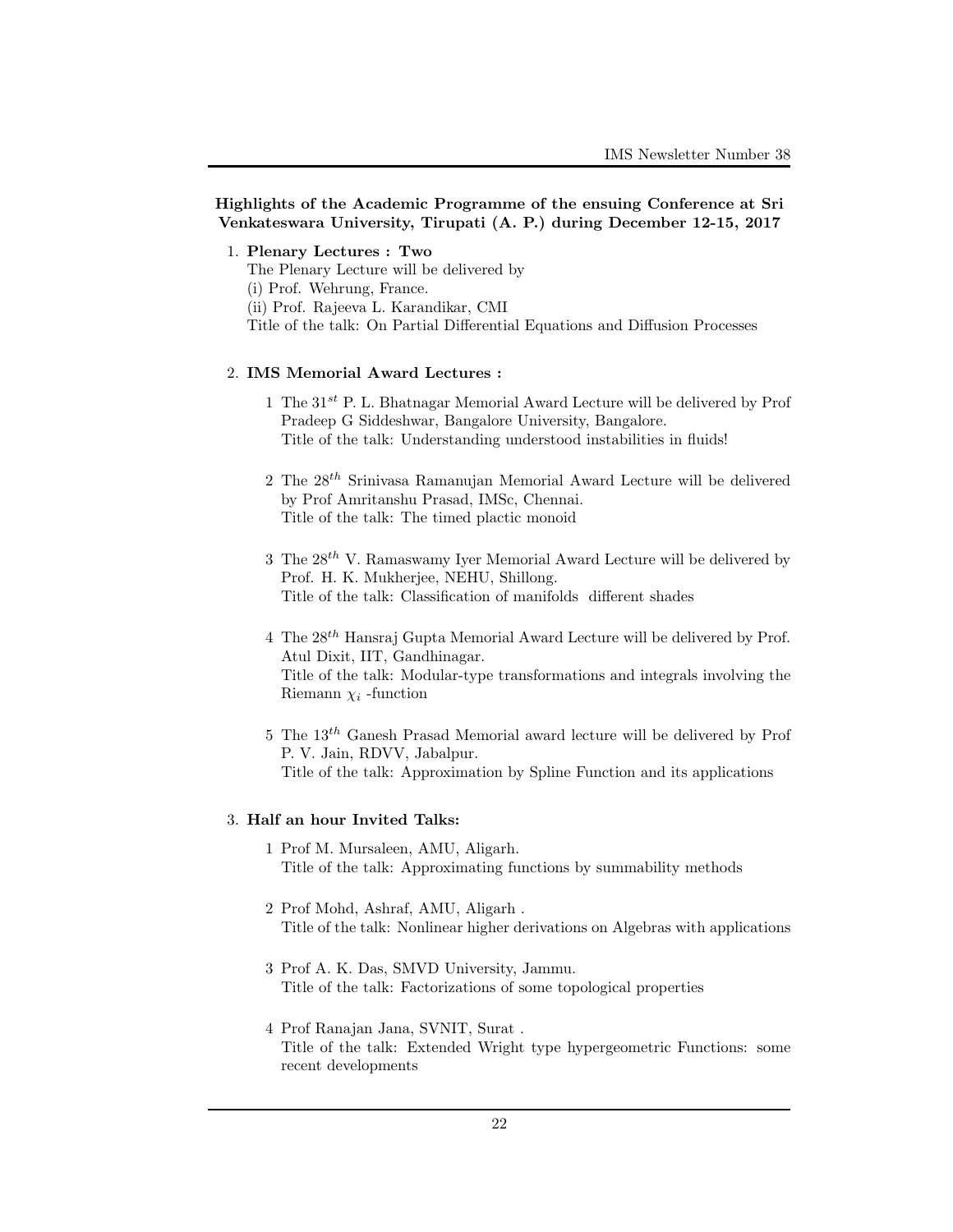- 5 Prof Y. M. Borse, S. P. Pune University. Title of the talk: Decomposition of Hypercubes
- 6 Prof P. D. Srivastava, IIT, Kharagpur. Title of the talk: Spectrum of  $n^{th}$  band infinite matrix

# 4. Symposia:

#### A. Function Spaces and Inequalities,

Convener: Prof Pankaj Jain, SAU, New Delhi. Speakers: Prof. E. Malkowsky, State University of Novi Pazar, Novi Paza, Serbia Prof. M. Mursaleen, Aligarh Muslim University, Aligarh 202002 Prof. R. Radha, IIT, Madras, Chennai 600 036 Prof. Rama Rawat IIT, Kanpur, Kanpur 208 016 Dr. Arun Pal Singh, Dyal Singh College (Uni. of Delhi), Lodhi Road, New Delhi-1100

# B. Mathematical Biology ,

Convener: Prof P. Kandaswamy, Coimbatore. Speakers: Prof Girija Jayaraman, (Retd) IIT, Delhi Prof P. Srinivasu, Andhra University Dr Debaldev Jana, SRM, Chennai Prof G. Radhakrishnamacharya, NIT, Warangal Prof Maithly Saran, IIT, Delhi

#### C. Interactions of Algebra and Discrete Mathematics ,

Convener: Prof B. N. Waphare, S. P. Pune University Speakers: Matjaz Kovse (Slovania), Visiting Asso. Professor, IIT, Bhubeneshwar Pratima Panigrahi, Asso. Professor, IIT, Khargpur Manoj Changat, Professor, University of Kerala Lavanya Sivkumar, Assist. Professor, IIT(BHU), Varanasi

# D. Group Theory ,

Convener: Prof Manoj Yadav, HRI, Allahabad Speakers: Prof. Gurmeet K. Bakshi (Panjab University, Chandigarh) Prof. S. G. Dani (IIT, Bombay, Mumbai) Prof. Ravi Rao (TIFR, Mumbai) Prof. P. Sankaran (IMSc., Chennai) Prof. B. Sury (ISI, Bangalore)

# E. Emerging Topics in Differential Equations , Convener: Dr. Syed Abbas, IIT, Mandi. Speakers: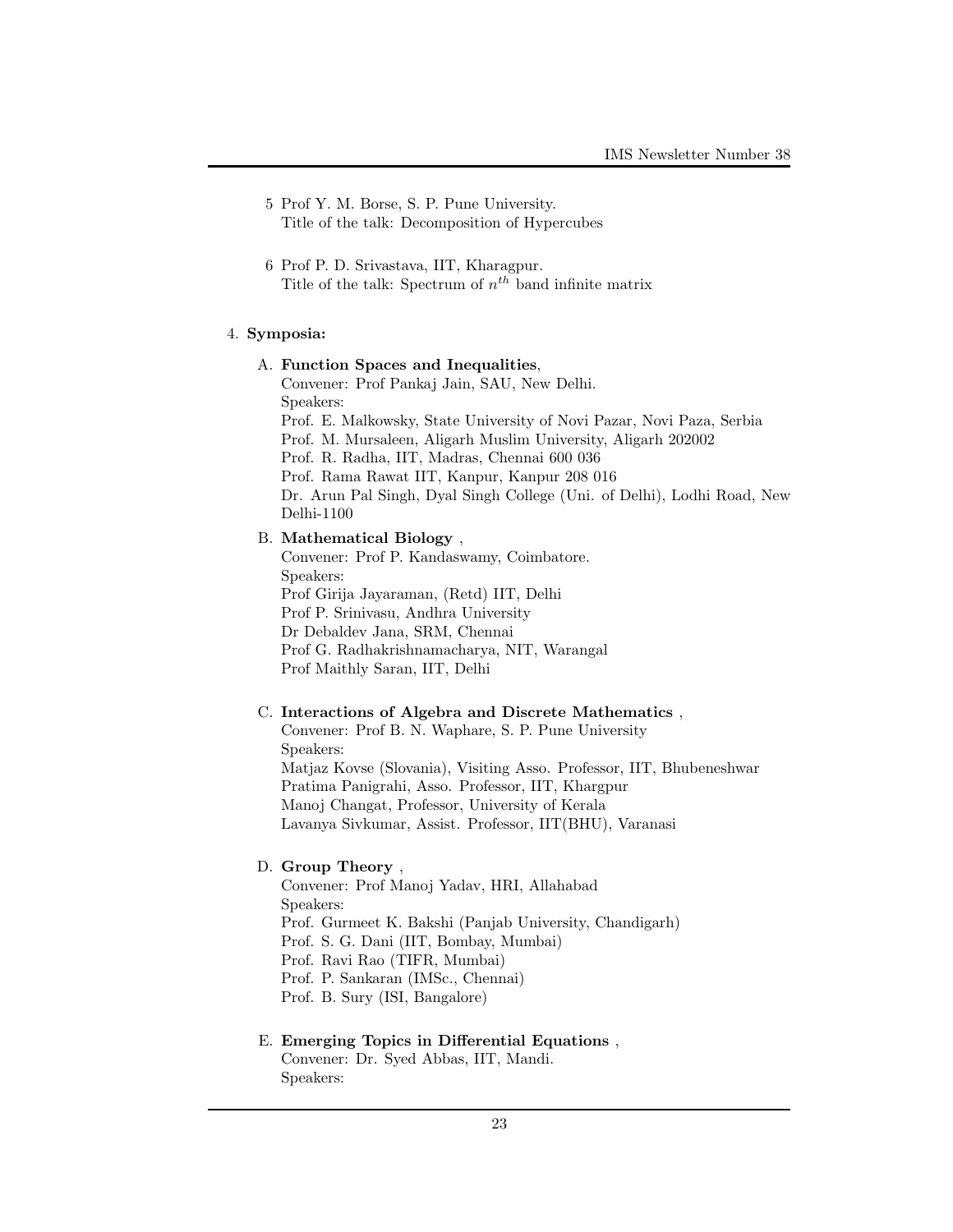Dr. Saroj Panigrahi, University of Hyderabad Prof. V. Raghavendra, IIT Tirupati Prof. Varsha Daftardar-Gejji, S. P. Pune University Prof. Nandakumaran, IISc, Bangalore Dr. Sakthivel Kumarasamy, Indian Institute of Space Sc. and Technology

F. Dynamics, Chaos and Fractals , Convener: Prof M. Guru Prem Prasad, IIT Guwahati Speakers: Prof. Sunita Gakkhar, IIT, Roorkee Prof. A. K. B. Chand, IIT, Madras Dr. Tarakanta Nayak, IIT, Bhubaneswar Prof. M. Guru Prem Prasad, IIT, Guwahati

THERE SHALL BE POSTER PRESENTATION SESSIONS ON THE THEMES OF THE SYMPOSIA ARRANGED AT THE VENUES OF THE RESPECTIVE SYM-POSIA.

#### Instructions for Poster Presentation

All interested scholars should send the Abstract along with full paper to Convener of the symposium as well as to Academic Secretary acadsecrims@gmail.com. Thereafter the conveners will opine on the suitability of the presentation and based on the convener's recommendation, Academic Secretary will convey the acceptance to the delegates.

# NEWS AND ANNOUNCEMENTS

## ∗ Guidelines for acceptance of Donations to the Society

- 1. There will not be any further institution of Memorial Award Lectures. (This point was discussed in the earlier meetings of the Council and such was the consensus).
- 2. The donation amount will not be less than Rupees Five Lakh. (There could be an upward revision of this amount from time to time).
- 3. The donor may be an individual or a trust or a group of individuals.
- 4. The Indian Mathematical Society will solely and independently own the amount donated to it.
- 5. A prospective donor should approach the General Secretary of the Indian Mathematical Society with a Offer. Keeping with the spirit of this Policy Guide lines and if so felt necessary, referring to the Council whether the proposal be negotiated or not, in his wisdom, the General Secretary will negotiate the terms and conditions for each donation proposal and will put it before the Council for its consideration and approval. The Council will deliberate on the proposal, and after modifications, if any, may accept the proposal through a special resolution with specific details mentioning the terms and conditions. This will be published in the IMS News Letter after the Donor agrees to the resolution of the Council.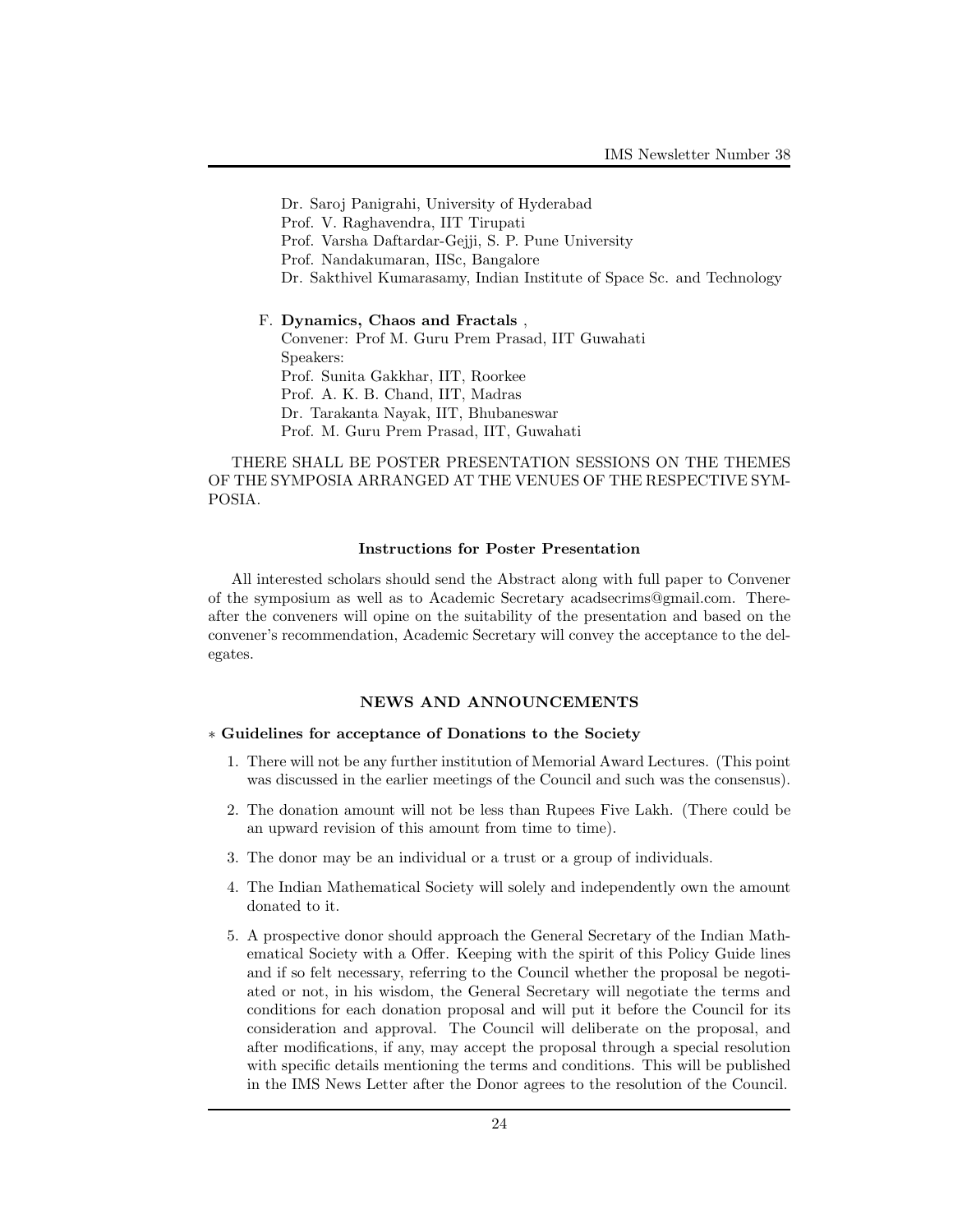- 6. Ordinarily during every Annual Conference of the Society there are several Invited Lectures and Symposia running in parallel sessions. One of these academic programmes may be permanently marked / identified as "so and so sponsored programme in the (fond) memory of " or "so and so sponsored programme in the honor of " as per the wish of each donor by the Council. This programme may be arranged in a parallel session during the Conference.
- 7. Each year, the Council through its Academic Planning Committee (APC) will be the final authority in this regard to finalize the name of a speaker of an invited talk or the names of the symposium speakers for this sponsored programme. The modus operandi for identifying the speaker(s) may be decided by the Council. The invited speaker(s) will be the guest of the host institution. In case of an honorarium, if any, to the invited speaker, the amount of the honorarium will not exceed the honorarium amount for the existing Memorial Award Lectures.
- 8. Ordinarily train travel to the extent of AC-2 Tier be reimbursed. However, in special cases the domestic air travel may be considered.
- 9. Not withstanding the above
	- (A). An offer of a donation with a stipulated purpose (not as part of the corpus), may be accepted by the Council on its merit.
	- (B). An offer of a donation of any amount in general, without any stipulated conditions, may be accepted by the Council on its merit as a part of the General Purpose Corpus.

The Council reserves its right whether or not a particular donation be accepted.

# ∗ Green initiative taken by the Society A fervent appeal to all members of the Society

As a part of the "Green Initiative" taken by the Society (for further details, refer Society's website www.indianmathsociety.org.in), the Council of the Society has decided to send on line the soft copy of the Mathematics Student / give on line access to the Mathematics Student to all the Life members instead of supplying the hard copy. For this purpose, all the members of the Society are requested to register their e-mail address on line, along with Name and the Unique Membership Number therein, to J. R. Patadia on imsgoesgreen@gmail.com or jamanadaspat@gmail.com so that further necessary action can be taken.

# ∗ Yves Meyer Awarded Abel Prize for 2017

The Norwegian Academy of Science and Letters has awarded the 2017 Abel Prize to Yves Meyer of Ecole Normale Superieure Paris-Saclay, France, for his pivotal role in the development of the mathematical theory of wavelets. The Abel Prize recognizes contributions of extraordinary depth and influence to the mathematical science and has been awarded annually since 2003. It carries a cash award of US Dollors 7,15,000.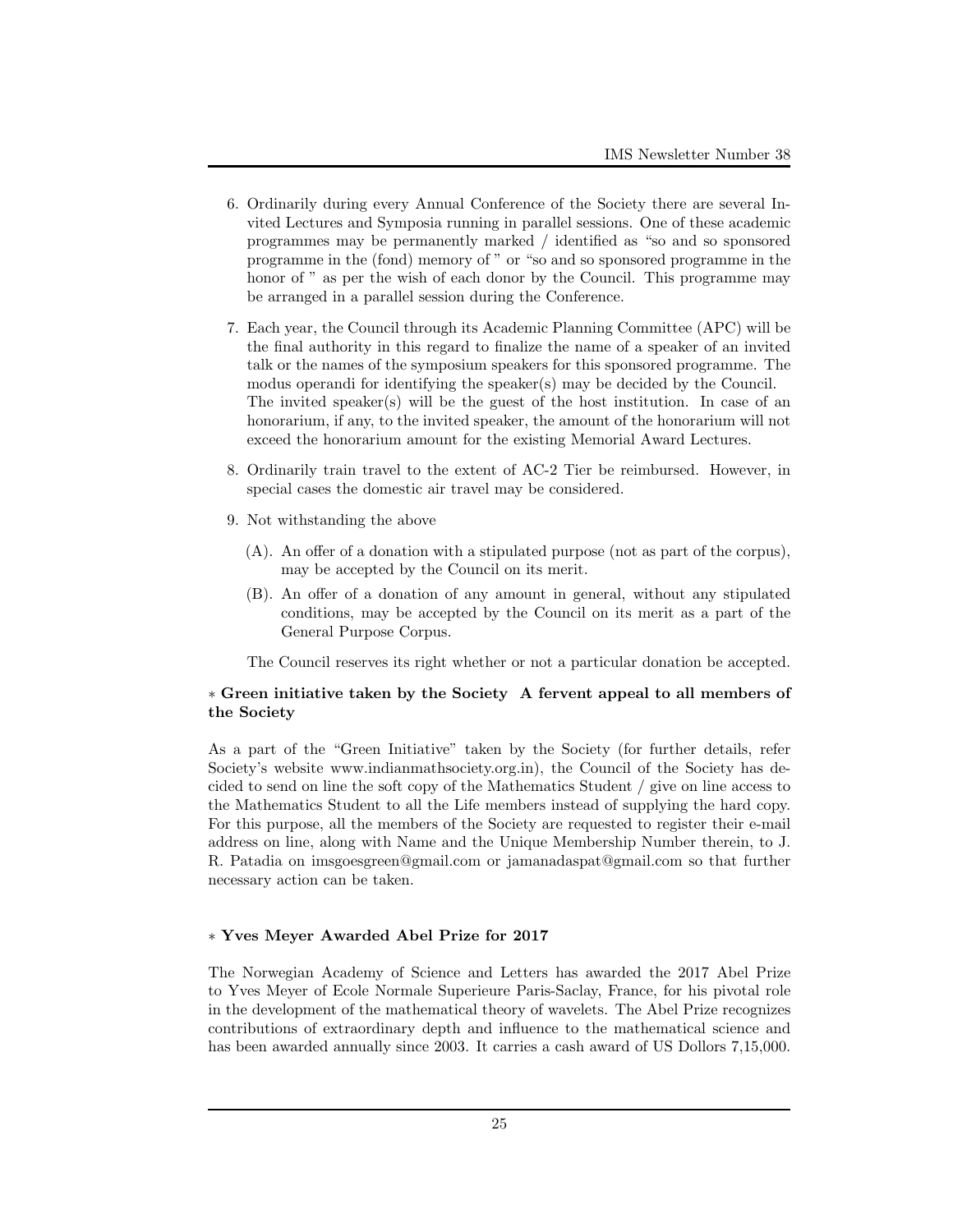# ∗ P. L. Bhatnagar Memorial Prize for 2017

The  $58<sup>th</sup>$  Internatinal Mathematical Olympiad (IMO) was held in Rio de Janeiro, Brazil from July 12 to 23, 2017. Among the members of the Indian team, Anant Mudgal (Faridabad) , Shubham Saha (Ranchi) and Yash Sanjeev (Kota) received Bronz medals in the  $58^{th}$  IMO.

The above three students were top scorer (each of them scored 18 points) at IMO from the Indian team. They will be awarded the P. L. Bhatnagar Memorial Prize of the Indian Mathematical Society for the year 2017. The prize carries a cash of Rs. 1000/- and a certificate. The Prize will be awarded to them in the Inaugural Session of the ensuing  $83^{rd}$  Annual Conference of the Society on December 12, 2017 at Sri Venkateswara University, Tirupati (A. P.).

# ∗ The List of Life Members of the IMS is displayed on the website of the Society

The Complete List of the Life Members of the Society is available on the IMS website along with their Membership Numbers. Members whose mails have been returned undelivered are marked accordingly with a note in red along with their names on the IMS website.

Society looks forward to their correct addresses.

Members are requested to quote their membership number while communicating change of addresses, etc.

Any change or modification in the address and an e-mail id may please be communicated to the Treasurer, IMS, Prof. S. K. Nimbhorkar (if electronically, then on sknimbhorkar@gmail.com ).

# ∗ Indian Science Congress Association (ISCA)- Annual Sessions

The 105th Session of the Indian Science Congress Association will be held at Osmania University, Hyderabad during 3-7 January 2018. The Focal Theme of the Session will be "Science and Technology - Reaching the Unreached ". Prof. Achyuta Samanta, founder of Kalinga Institute of Industrial Technology (KIIT), Bhubaneswar, is the General President.

# ∗ Prof. Maryam Mirzakhani passed away

Prof. Maryam Mirzakhani, first woman to win Fields Medal in Mathematics, died of cancer on July 15, 2017 in USA. We pray god that may her soul rest in peace.

# ∗ Prof. H. P. Dixit passed away

Prof H. P. Dikshit, past president of the Indian Mathematical Society and former Vice Chancellor of several universities including IGNOU, passed away on April 29, 2017 in Gorakhpur. Prof. Dixit was a great well-wisher of all of us and an excellent administrator and a mathematician. We offer our heartfelt condolences to the family members of late Prof. Dixit. May the departed soul rest in peace.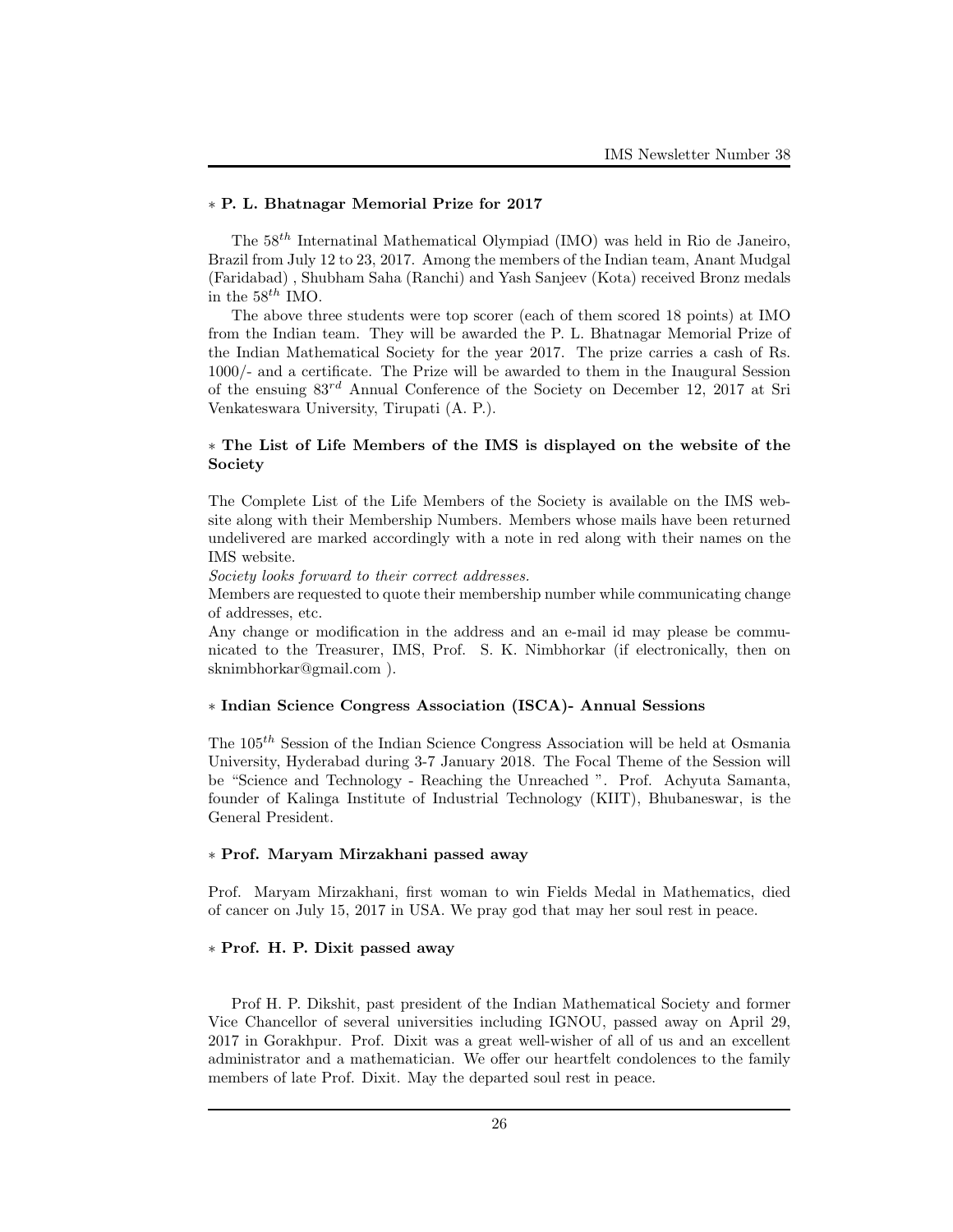### INDIAN MATHEMATICAL SOCIETY Council Members 2017 - 18

- 1. Prof. Manual Gupta, President Indian Institute of Technology, Kanpur (U. P.) e-mail: manjul@iitk.ac.in
- 2. Prof. D. V. Pai, Immediate Past President Indian Institute of Technology, Gandhinagar (Gujarat) e-mail: dvp@iitg.ac.in
- 3. Prof. N. K. Thakare, General Secretary C/o : Department of Mathematics Savitribai Phule Pune University, Pune 411 007 (MS), India. E-mail : nkthakare@gmail.com
- 4. Prof. Peeyush Chandra, Academic Secretary Retired Professor, IIT, Kanpur. E-mail : acadsecrims@gmail.com
- 5. Prof. M. M. Shikare, Administrative Secretary c/o Department of Mathematics Savitribai Phule Pune University, Pune 411 007 (MS), India. e-mail : mmshikare@gmail.com
- 6. Prof. S. K. Nimbhorkar, Treasurer Department of Mathematics Dr. B. A. M. University Aurangabad 431 004 (MS), India. e-mail : sknimbhorkar@gmail.com
- 7. Prof. Satya Deo, Editor, J. Indian Math. Soc. HRI, Chhatnag Road, Jhusi Allahabad - 211 019 (UP), India. e-mail : sdeo94@gmail.com .
- 8. Prof. J. R. Patadia, Editor, The Mathematics Student (Department of Mathematics, The M. S. University of Baroda) 5, Arjun Park, Near Patel Colony, Behind Dinesh Mill Shivananda Marg, Vadodara 390 007 (Gujarat), India. e- mail : jamanadaspat@gmail.com
- 9. Prof. G. P. Youvaraj, Librarian The Ramanujan Inst. for Advanced Study in Mathematics, University of Madras, Chennai-600006.
- 10. Dr. P. B. Vinod Kuma RSET, Rajagiri Valley, Cochin-682 039 Email: vinod kumar@rajagiritech.ac.in
- 11. Prof. Manjusha Mujumdar(Tarafdar) Department of Pure Mathematics Calcutta University 35 Bellygunj Road Kolkatta-700019. e-mail : drmanjushamujumdar@gmail.com